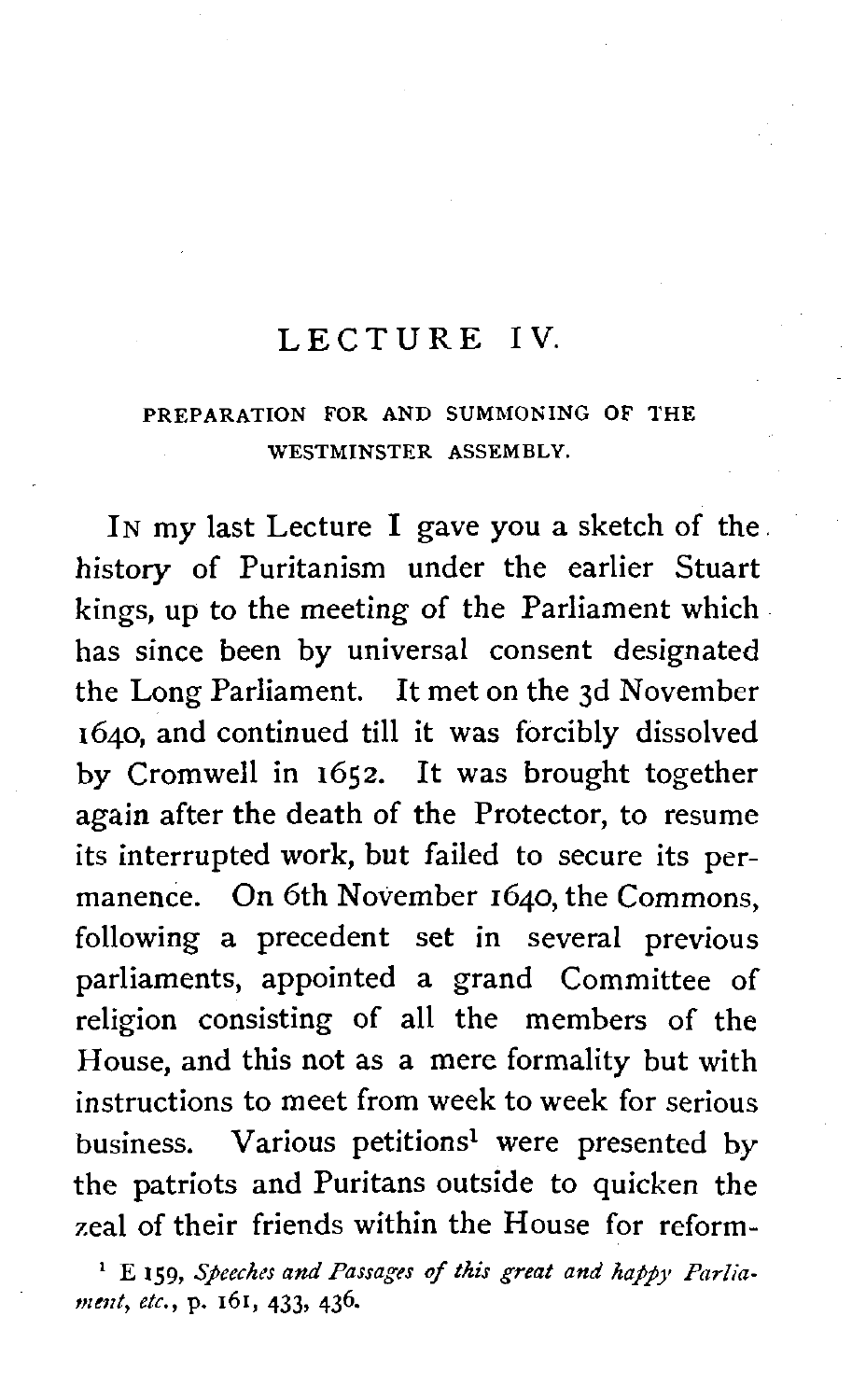## **Summoning the Westminster Assembly. 97**

ation, and in particular, one signed by about 15,000 citizens of London, known as the Root and Branch petition, from the expression occurring in its prayer, that the hierarchy might be abolished ' with all its dependencies, roots and branches.' **A** counter petition was presented affirming that episcopal government, as it is in itself the most excellent] government, so it is the most suitable . . . to the civil constitution and temper of this state, and therefore praying it may 'always be continued and preserved in it, and by it, notwithstanding the abuses and corruptions which in so long a tract of time through the errors or negligence of men have crept into it.' The petitions were duly considered, and procedure taken on them without delay, though not at once to the extent the root and branch petitioners had desired. Nineteen grievances were tabulated, and evidence in support of them adduced in Committee, and a report thereon was presented to the House. Soon after the House of Lords, though far less under puritan influence than the Commons,also appointed a Committee to take into consideration all innovations in the church 'concerning religion.' The Committee consisted of ten bishops and twenty lay peers, under the presidency of Dr. Williams, Bishop of Lincoln and Dean of Westminster, who, like many other victims of Laud's oppression, had just been released from prison. It had power 'to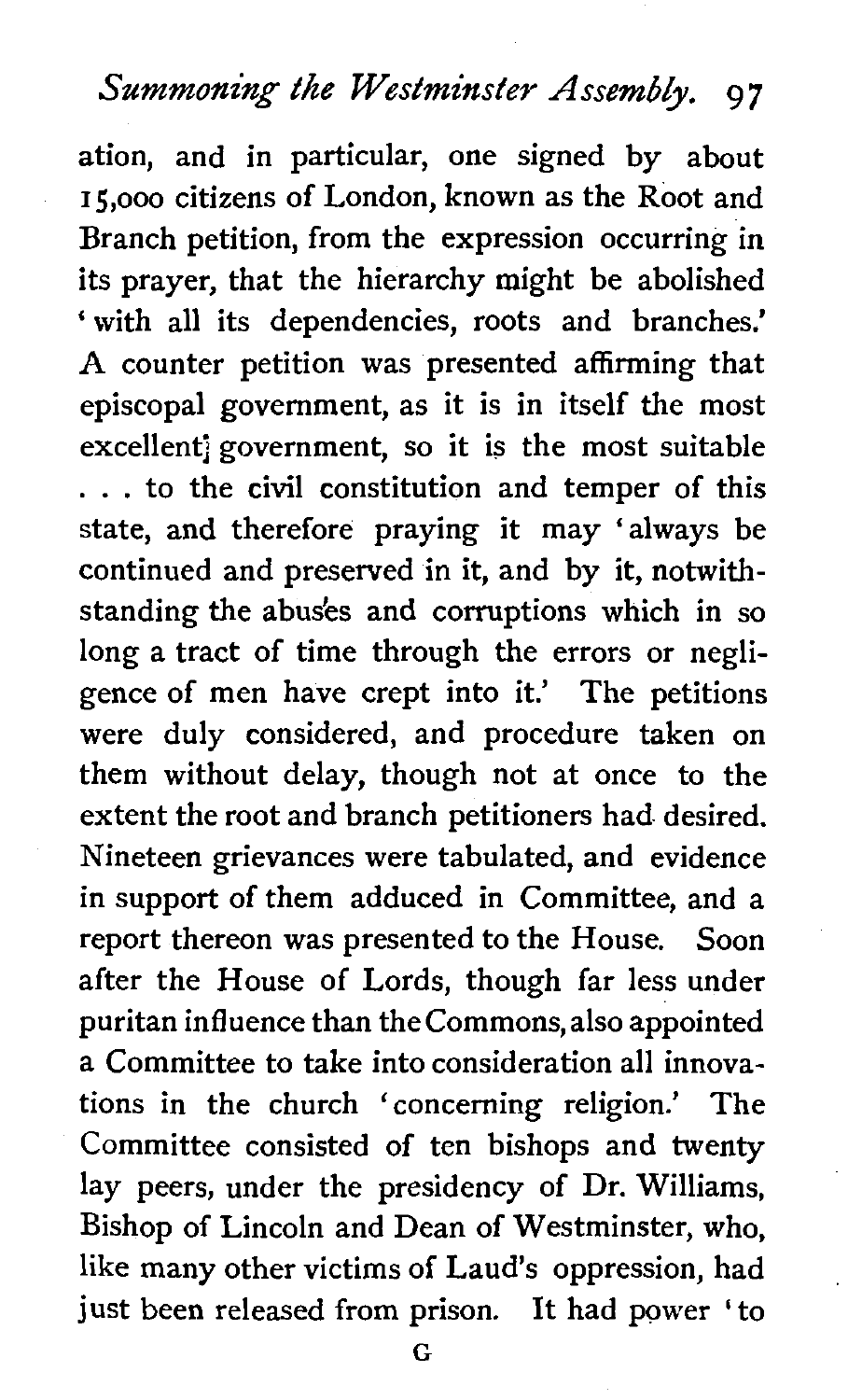## **98** *Pre/ara/ion* **for** *and Summoning*

send for what learned divines their Lordships shall please for their better information.' The divines named expressly by the House were Archbishop Ussher, Dr. Prideaux, soon after made Bishop of Worcester, Dr. Ward, Professor of Divinity at Cambridge, Dr. Twisse of Newbury, and Dr. Hackett. Those added by the Committee were Drs. Sanderson, Holdsworth, Brownrigg, Featley, Burgess, White, Marshall, Calamy, and Hill-all sound Protestants, and men of moderate views-whose names appear subsequently in the list of the Assembly of Divines. The Conference of the Lords' Committee with these divines lasted for six days, during which they had solemn debates in the famous Jerusalem Chamber, and were always entertained by Williams ' with such bountiful cheer as became a bishop.' First they took into consideration the recent innovations of doctrine, and it was complained that all the tenets of the Council of Trent, had by one or other been preached and printed except those regarding the king's supremacy, which the state had made it treasonable [to question] ; that good works were made to co-operate with faith for justification ; that private confession, enumerating particular sins [to a priest] was inculcated as needful to salvation, that the oblation of the elements in the Lord's Supper was held to be a true sacrifice ; that prayers for the dead, monastic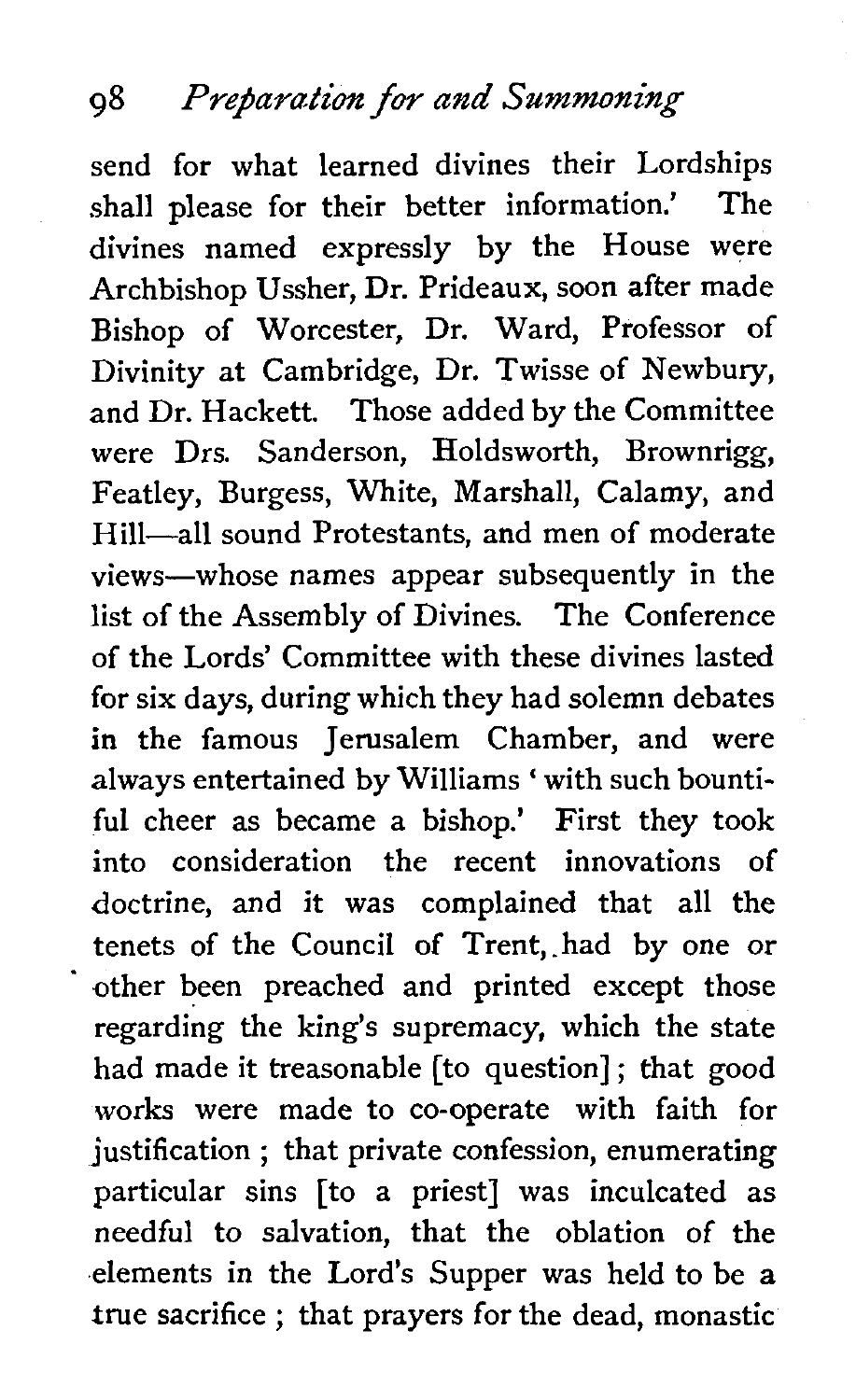vows, Arminian and Socinian errors, were inculcated. Secondly, the Committee inquired into matters of conformity [to the ritual] and discovered that candlesticks were placed in parish churches on the altars so called, that canopies with curtains, in imitation of the veil before the Holy of Holies, were drawn around the altar ; that a *credentia* or side table was made use of during the Lord's Supper; that a direct prayer was forbidden before the sermons, [where aforetime the minister had been at liberty to pray extempore, or use a precomposed prayer of his own, instead of, or in addition to the bidding prayer,] and that ministers were forbidden to expound at large the catechism to their parishioners, [and enjoined simply to teach them its very words]. And thirdly, they consulted about the Book of Common Prayer; whether some legendary Saints ought not to be expunged from the Calendar, the Apocryphal chapters from the lessons, and some things from the rubrics and offices of baptism, marriage, and burial.<sup>1</sup>

<sup>1</sup> The following additional statement made by Dr. Hillthe last-named of the consulted divines-in his sermon before the House of Commons on 1st July 1642, goes as near to the heart of the matter as an earnest Puritan could wish, and yet it might all have been indorsed by the most conservative reformers. He compares the recent state of England to that of Jerusalem at the time when Ezekiel in vision saw the image of jealousy set up in the temple of the Lord, and thus enumerates the corruptions which had been suffered and should be removed : ' Ist, In the schools of the prophets, the nurseries of the church, do not petitions inform you that divers have there chaffered away truth for errors ? Were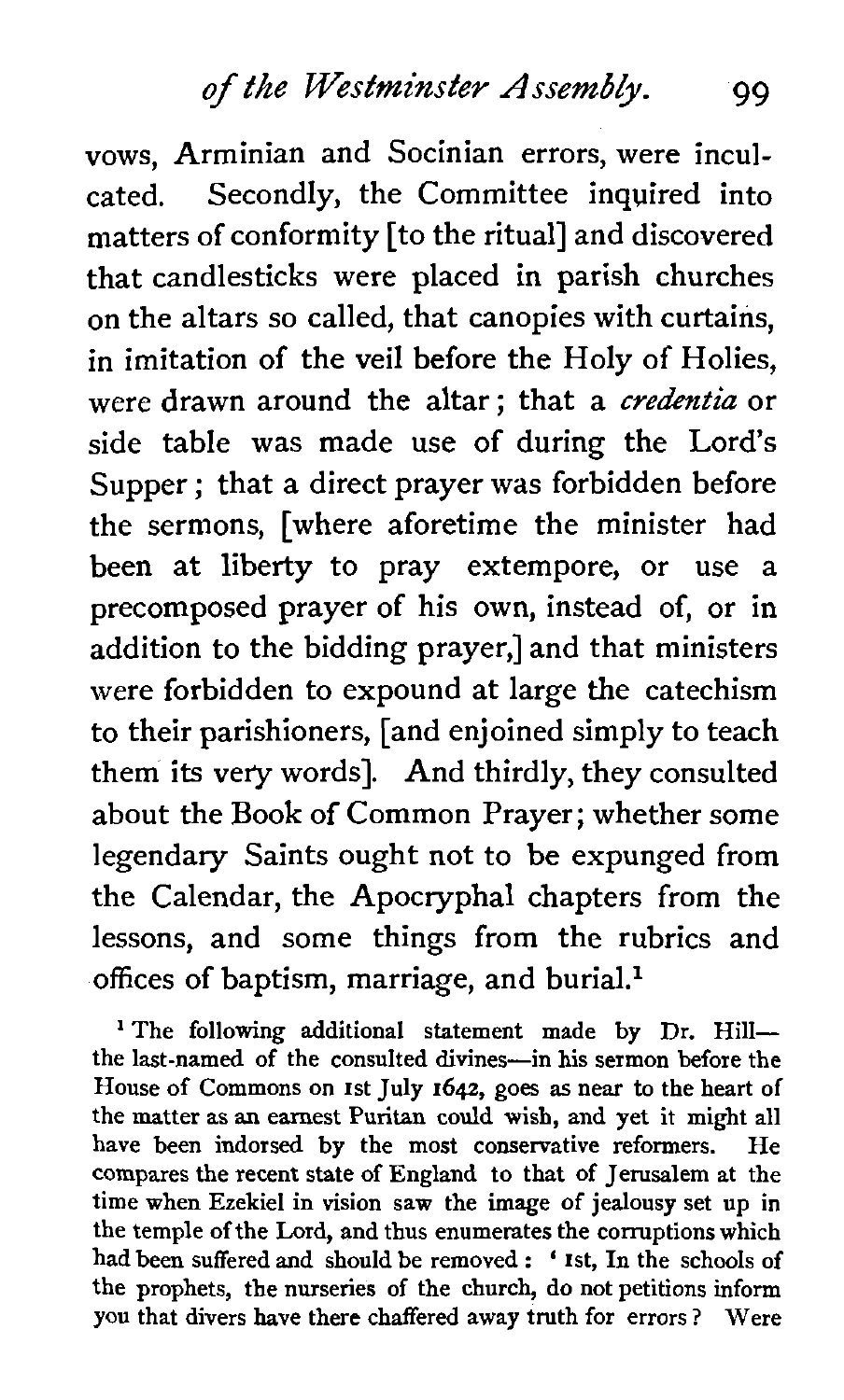#### 100 Preparation for and Summoning

The Committee sat till the middle of May, when it broke up without concluding anything. Laud, by that time in confinement, looked on its appointment with alarm, but moderate men like Lord Falkland viewed it with favour, and thought that had it continued its labours, it might have been the means of effecting many needed reforms, perhaps of saving the church and the monarchy. But what the issue would have been, says Fuller, is only known to Him who knew what the men of Keilah would have done with David had he remained among'them till Saul came down. It was the last chance for the moderate men ere the

Whitaker and Reynolds then in vivis, they would blush to see Bellarmine and Arminius justified by many, rather than confuted.<br>2d. Remnants of former corruptions left in cathedral churches... called mother churches, but they have rather proved step-mothers. engrossing the maintenance which should provide the word of truth for other souls. What pity it is that cathedral societies which might have been colleges of learned presbyters, for the feeding and ruling city churches, and petty academies to prepare pastors for neighbour places, should be so often sanctuaries for non-residents, and nurseries to so many drones ! 3d, Cast your eyes on the hundreds of congregations in the kingdom where millions of souls are like to perish for want of vision; truth is like to perish from among them, by soul-destroying non-residents, soul-poisoning innovators or soul-pining dry-nurses. 3. Improve your power to help forward the word of truth, that it may run and be glorified throughout the land: 1st, Provide that every conbe glorified throughout the land: 1st, Provide that every congregation may have an able trumpet of truth; 2d, especially that gregation may have an able trumpet of truth; 2d, especially that<br>great towns may have lectures—markets of truth; 3d, afford any faithful Paul and Bamabas encouragement, yea power, if Sergius Paulus desire to hear the word of God, to go and preach, though Elymas the sorcerer should be unwilling. Such ambulatory exercises have brought both light and heat into dark and cold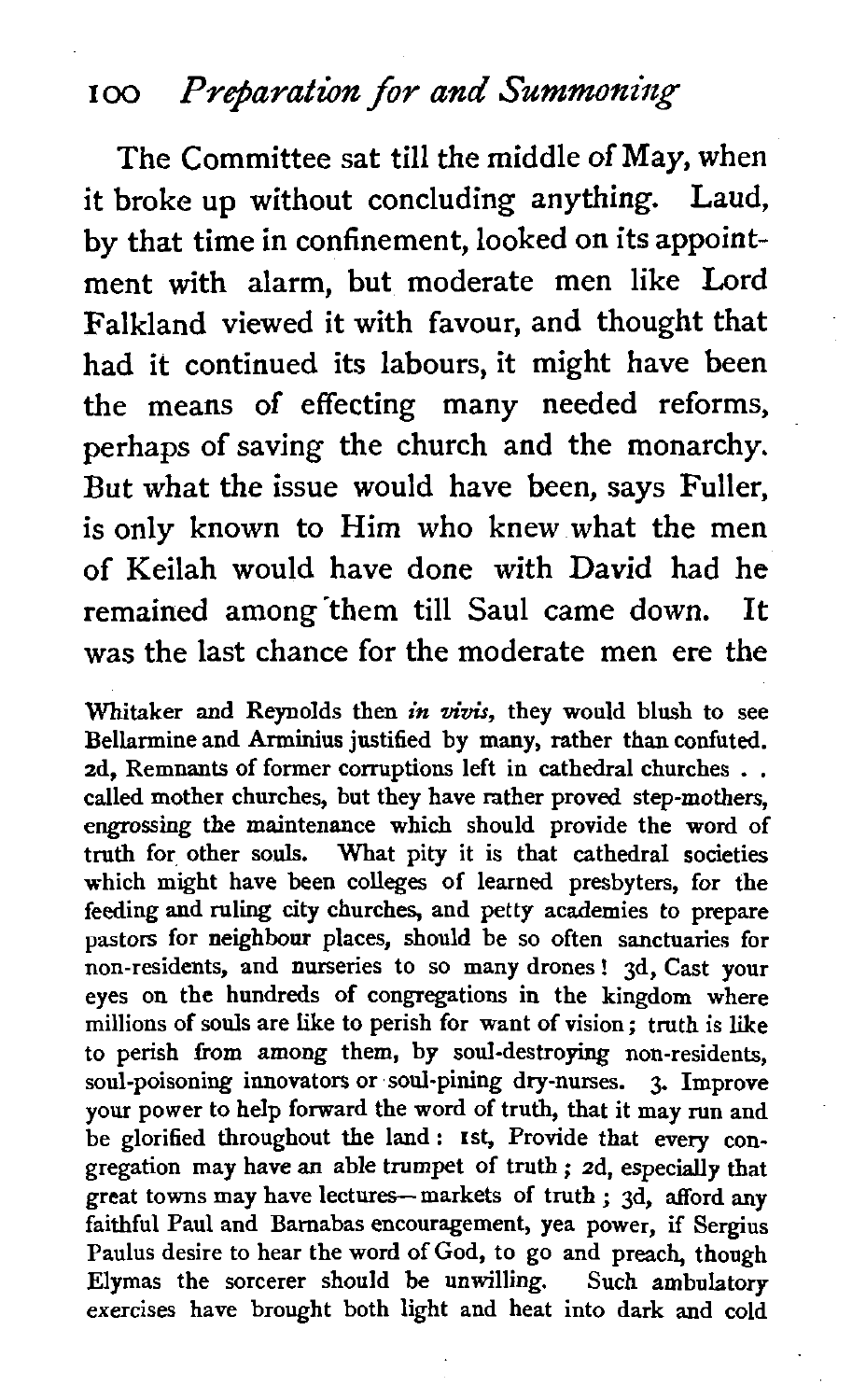Revolution attained its full height, and the chance was thrown away by the imprudence or panic of the Bishops, who were strongly represented on the , Committee. The tide was now sweeping in with full force and bearing all before it. Strafford and Laud had been impeached and committed to the Tower. The former was speedily attainted and beheaded, the latter was left to languish for a time in that durance to which he had consigned many quite as worthy men. The Irish rebellion had broken out, and deeds of fiendish cruelty had been perpetrated against the unoffending Protestantsdeeds which only savages or madmen could have

corners ; 4th, What if there be some evangelical itinerant preachers sent abroad upon a public stock to enlighten dark countries?'

The last proposal is especially worthy the notice of those who think that the idea of the evangelistic mission of the church is a discovery of the 19th century, instead of being one which has cropped up generally in periods of earnest revival, and notably in that with the history of which we are now concerned. Even before this sermon was preached there was exhibited in the High Court of Parliament (E. 181, No. **26),** a petition of W. C[astell], . . . for the propagation of the Gospel in America and the West Indies, which petition was approved by seventy able English divines, (including among othersthe names of Brownrigg, Sanderson, Featly, Stanton, Caryl, Calamy, Byfield, White, Marshall, Burroughs, Cawdrey, Whitaker, etc.) also by Mr. Alexander Henderson and some other worthy ministers of Scotland, (including Blair, Baillie, Gillespie, etc.). Extracts from this remarkable petition will be found in Appendix, Note E. Nay even an additional endowment scheme was propounded about the same time, and there issued from the press a pamphlet (E. 179) entitled *Proposals/or Good Works,* urging **inter** *alia* the provision of additional maintenance for ministers and lecturers, and the erection and endowment of new churches in the over-grown parishes in the suburbs of London.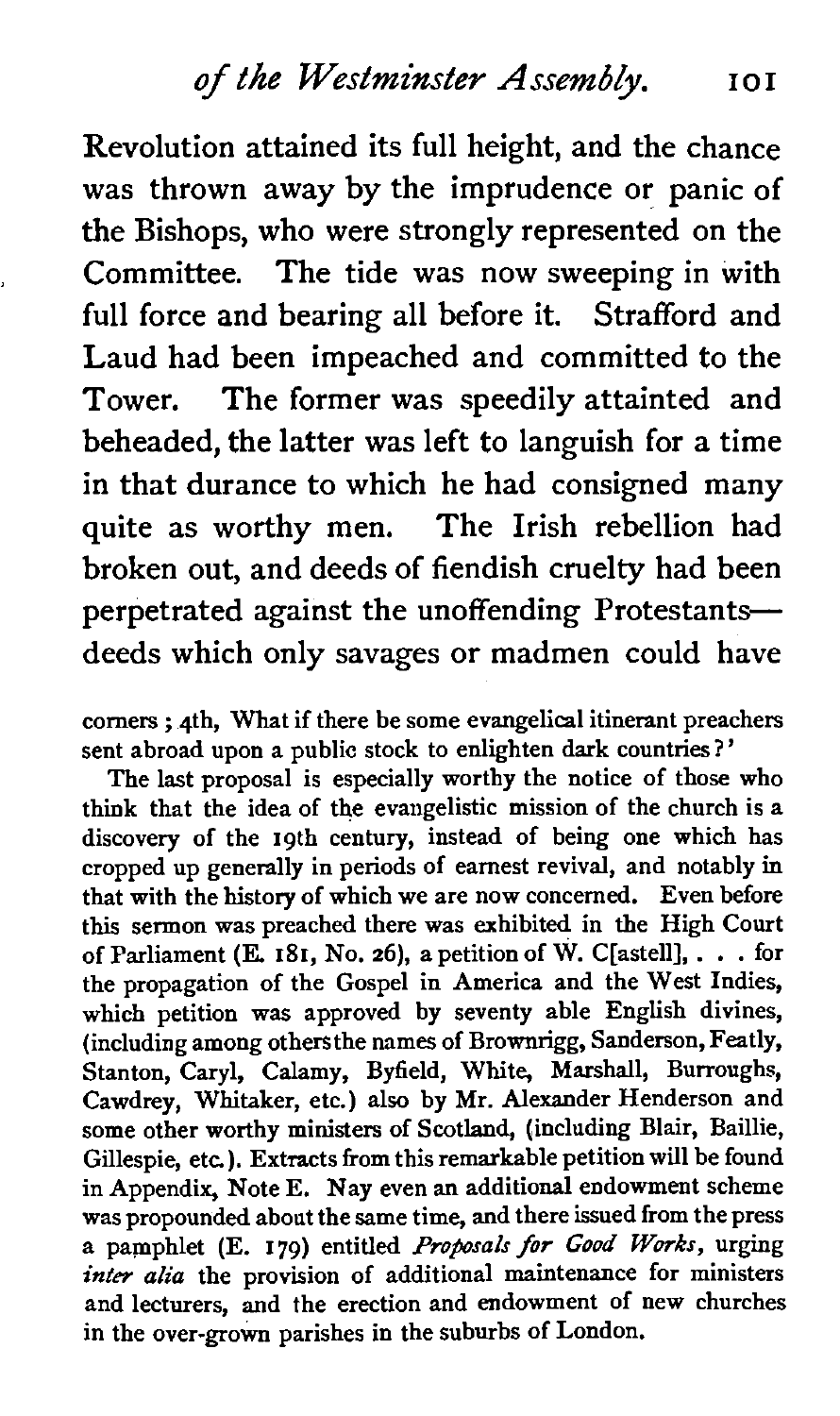## **<sup>102</sup>***Prefaration for and Summoning*

devised and executed. The Scotch Commissioners were on the spot, urging on those whose old horror of Popery had been intensified by the recent massacre, to get quit of every so-called remnant of Popery in their Service-book, and of every trace of it in their doctrinal teaching and church constitution, and finally suggesting that a larger and more formal meeting of divines should be speedily called to accomplish these things, and, if it might be, to undertake the grander mission of drawing up common standards for the churches of the three kingdoms, and of bringing them into closer and more kindly relations with each other.] They themselves had felt that even in Scotland they must not fall back purely and simply on the **status quo,** as it existed before the recent innovations were pressed on them, content with their old

E. **157,** No. 2, *Arguments given in by the Commissioners of Scotland unto the* **Lords** *of the treaty, /ersuading conformity of church government as one principal means of a continued peace between the two nations,* **1641.** 'Our desires concerning unity of religion and uniformity of church-government as one especial means to conserve peace in his Majesty's dominions.' With many professions that they do not wish to dictate to another free, independent, and larger kingdom in such a matter, they yet urge with all possible earnestness those considerations which should persuade to this. 'It is to be wished that there were one Confession of Faith, one form of Catechism, one Directory for all the parts of the public worship of God . . . **and** one form of church-government in all the churches of his Majesty's dominions. . . This doth highly concern his Majesty and the weal of **his** dominions, and without forcing of consciences seemeth not only possible but an easy work . . .We do not presume to propound the form of government of the church of Scotland as a pattern for the church of England, but do only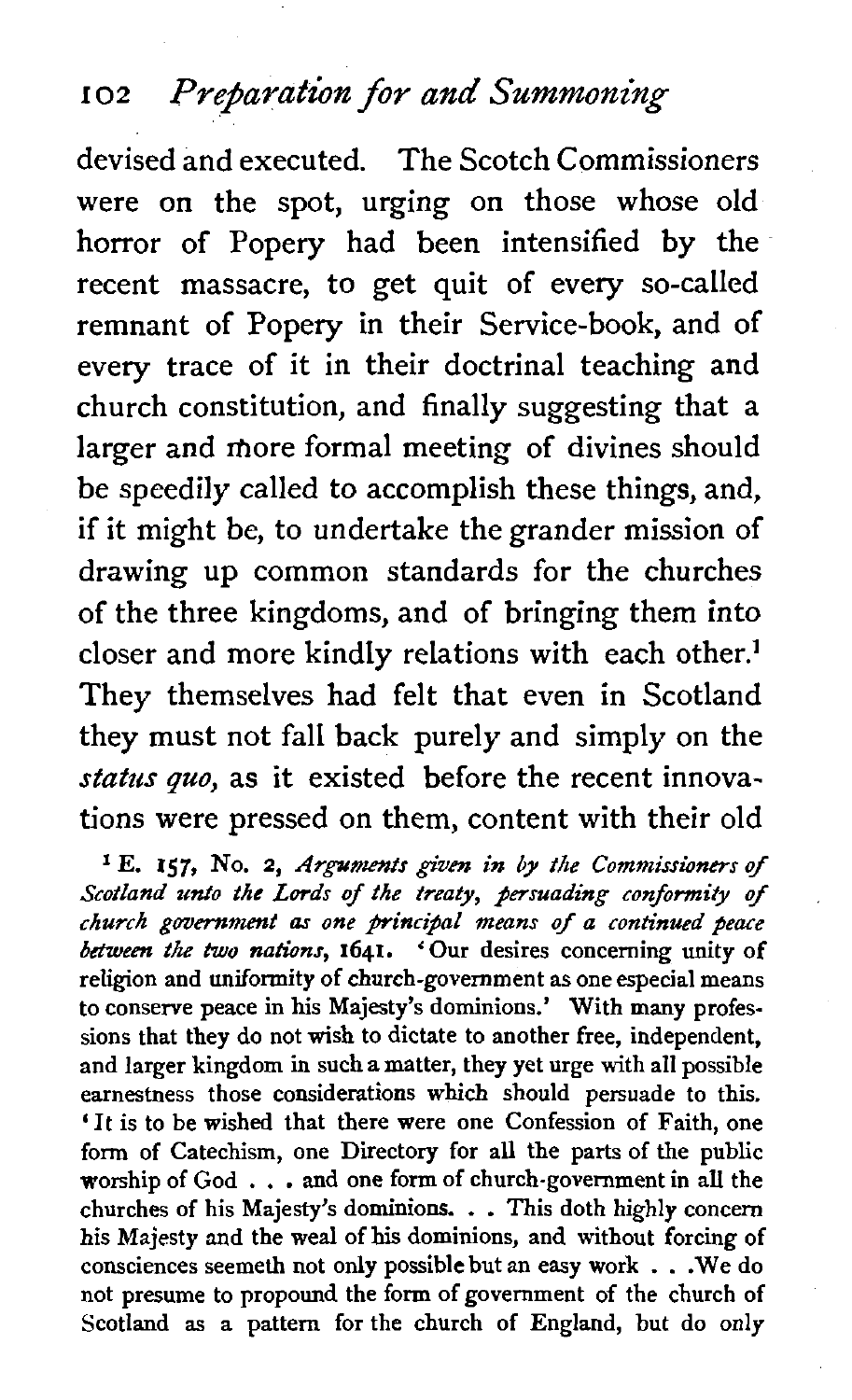Confession and Catechisms, and Book of Common Order, but that further safeguards must be devised and additional securities taken against the danger of any recurrence to that policy which had wrought them such havoc and woe.

They were already indeed looking to Henderson to lead them in the preparation of new standards ; but he, either from the felt difficulties of the task, or from his intense desire to draw into closer union all to whom the cause of Protestant truth, and constitutional liberty, in Church as well as State, was dear, preferred that the work should be done on a wider theatre and grander scale than Scotland could offer. All I know of the history of this great man inclines me to believe that if therewas a truly patriotic leader among them, one more free from narrowness and provincialism than another, or more prepared to allow free play for considerable diversities of thought and modes of administration in a com-

represent in all modesty these few considerations according to the trust committed unto **us.'** These considerations in brief were (I), that their government was the same as that of the reformed generally,—Beza's testimony in its favour being quoted; (2) yet they had all along been harassed by the bishops of England ; (3) The reformed churches hold their government to be *jure divino*, while reformed churches hold their government to be *jure divino*, while most of those who plead for episcopacy grant that it is only *jure* humano *;* (4) The church of Scotland was bound by covenant to her humano; (4) The church of Scotland was bound by covenant to her form, while England was perfectly free ; (5) Thus 'will the design of King James be carried out in a legitimate way, and the king not only have peace and his due place in all the churches of his own dominions, but his greatness shall be enlarged abroad by his becoming the head of all the Protestants in Europe.'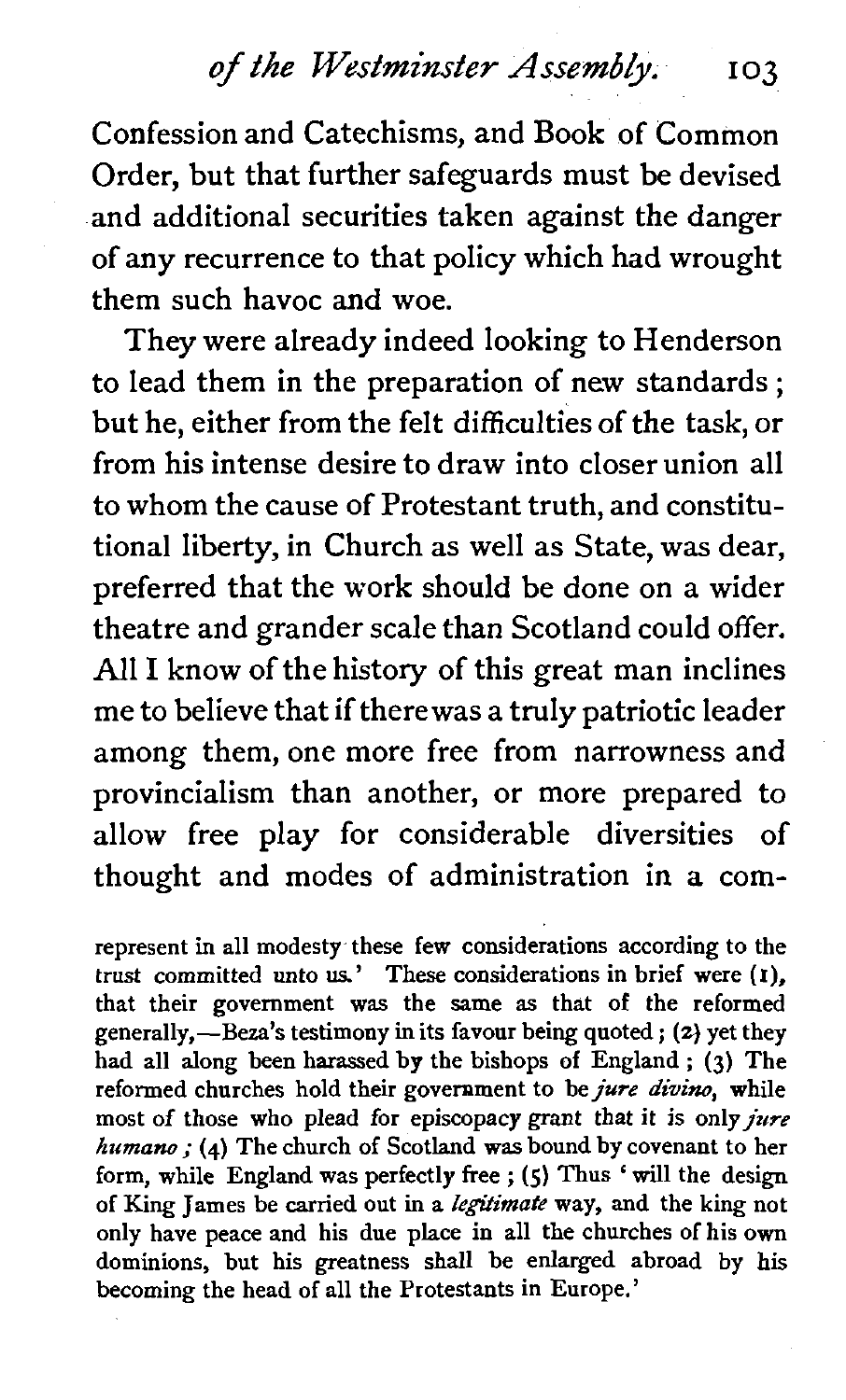prehensive Presbyterian Church, it was he,-in fact that the closer union of the churches in Britain was chiefly valued by him as a step toward securing the closer union of all the Reformed Churches. But his noble ideas were at times dwarfed and pared down; sometimes by the blindness and narrowness of lesser men among his own countrymen, sometimes by the jealousies aroused against him in the south as an alien and a Scot, and even he was but dimly conscious of the immense difficulty of the task before him, arising from the divided state of opinion in England, and the bitter animosities of the various parties to each other. Already in the year 1640 it had begun to be felt and expressed that the friends of the Reformation in both countries must make common cause if they would hope to succeed in securing it against the insidious policy of Laud and his abettors. In a letter, brought down by Henderson to the Scottish General Assembly, from a number of 'their gracious brethren of the ministry at London and about it,' the expression had been used that 'the Churches of England and Scotland seemed to be embarked in the same bottom, to sink or swim together ;' they had the same enemies, and must unite in defence against their assaults. In the Grand Remonstrance which the House of Commons began to prepare in the autumn of **1641,** and had finished before the first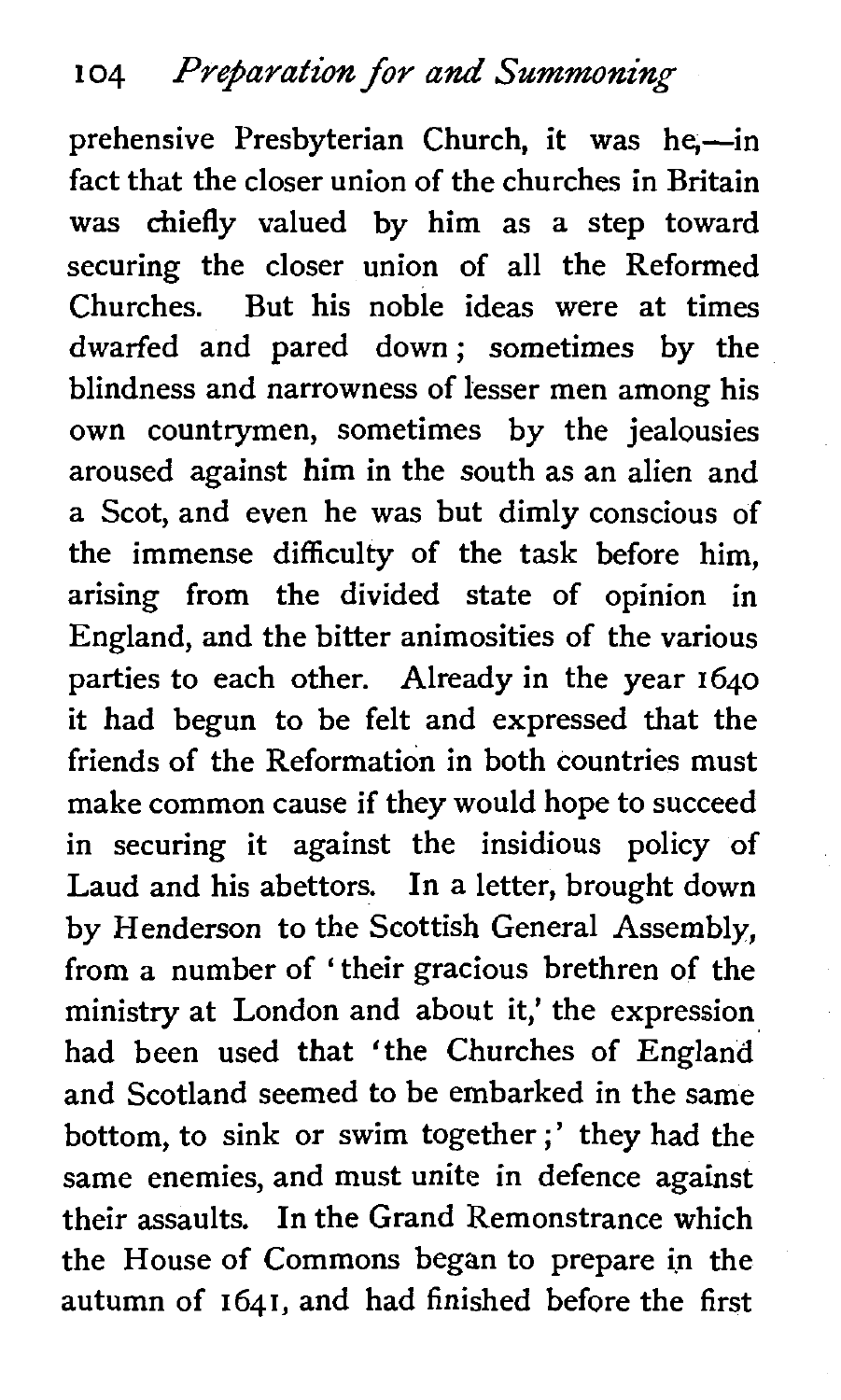of December, they declared that while they had no wish 'to abolish all church-government and leave every man to his own fancy for the service and worship of God, or to let loose the golden reins of discipline,' they yet desired that some changes should be made on the arrangements previously subsisting, and that there might be ' <sup>a</sup> general Synod<sup>1</sup> of the most grave, pious, learned and judicious divines of this island (not of England only), assisted by some from foreign parts professing the same religion with us, to consider all things necessary for the peace and good government of the Church.' If they still hesitated to

**l** 'We are poisoned in many points of doctrine, and I know no antidote, no recipe, for cure but one-a well-chosen and welltempered Synod and God's blessing thereon : this may cure us; without this, in my poor opinion, England is like to turn itself into a great Amsterdam, and unless this council be very speedy the disease will be above the cure.'-Speech of Sir Edward Deering (E. 197, p. 105). About the same time appeared-Heads **or**  *Reasons* **for which** *a* General **Coundl** ought to be *called* together in England. The reasons were that (I) Matters of chief debate necessary to be decided (lest atheism and libertinism increase) may be cleared ; (2) Fundamentals of Christian truth and faith may be fully and invincibly settled by common consent; (3) The public profession of divine worship may be brought to some religious uniformity so far as is expedient for the amiable correspondence of several churches one with another and so fit for the edification of all Christians ; (4) The means of propagating the gospel and kingdom of Christ towards those that are yet in darkness may be agreed upon and set apart for the advancement of God's glory ' (E. 206, No. 14). In E. 170 various petitions are printed, praying for the calling of an Assembly of Divines of the three kingdoms to explain the doctrine and reform the government of the Church, that truth 'may hew out a way to peace and unity.'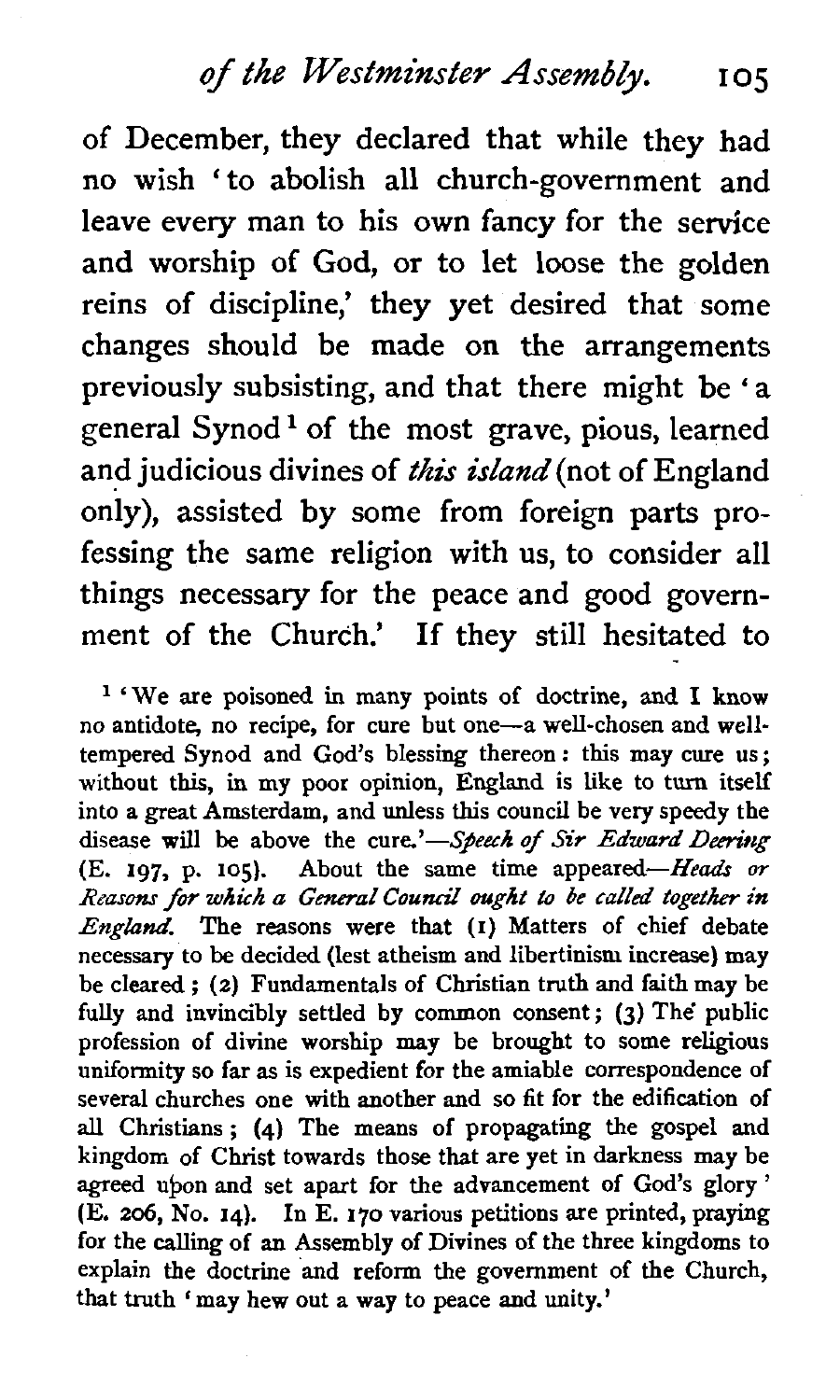give more definite expression to the wish which lay nearest to the heart of Henderson that Scotland should be formally invited to send deputies to the Synod and its purpose be enlarged, that Common Standards might be prepared by it for the churches of the three kingdoms, it is clear that by this time they had resolved the Assembly should be something more than a mere English Synod, something like what Cranmer long before had so eagerly desired. If what was resolved on by it should be enacted in the first instance for England only, it was meant it should be so after counsel with others and should form a model which other churches might view with favour as fitted for the guidance of a thoroughly reformed church, and likely to conduce to more intimate and friendly relations among them all. But open expression had been given to the wish that Scotland should take formal part in the proposed Assembly at latest in the communication addressed by them to the General Assembly which met in July 1642. For in reply to that communication the Assembly ventured to refer to what Scotland had done, in earlier and in more recent times, to bring about a closer union between the reformed churches, and 'anew urged on their English brethren that the work of reformation should begin with uniformity of church-government.' There was no hope, in their opinion, of unity in religion or of one Con-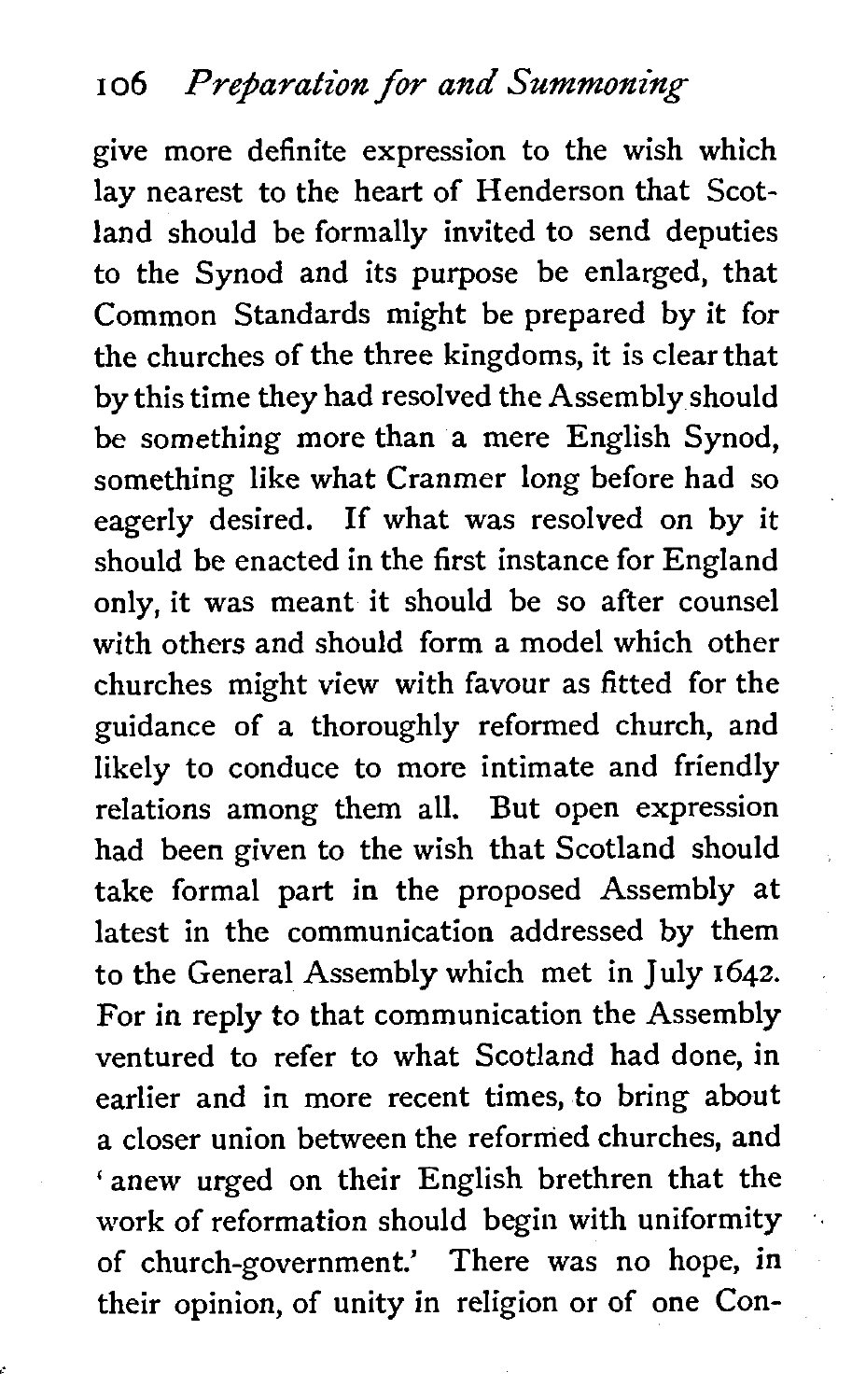fession of Faith, one form of worship, and one Catechism, till there was one form of ecclesiastical government. They accepted the invitation given, and assured the Parliament that they would gladly do their part in this great crisis, and indeed had already appointed Commissioners to prosecute the work of uniformity with England and to endeavour to agree upon Common Standards for the churches of both kingdoms. The views of the Scotch gained the powerful support of Pym, in an able speech he made on 30th September at a Conference<sup>1</sup> of the two Houses for union of the three kingdoms in one Directory or Form of Prayer, Catechism, etc., and that able and judicious divines, not only from Scotland but also from other reformed churches, should be asked to join the Assembly. Several months before this date the Houses had actually begun to make arrangements for the'meeting of the proposed Synod or Assembly of Divines. **A** ' gracious message ' (E. 290) had come from the king, 14th February 1641, intimating that 'because his Majesty observes great and different troubles do arise in the hearts of his people concerning the government and liturgy of the Church, his Majesty is willing to declare that he will refer the whole consideration to the wisdom of his Parliament which he desires them to enter into speedily.' This almost

**Journals of House of Commons, vol. ii. p. 789.**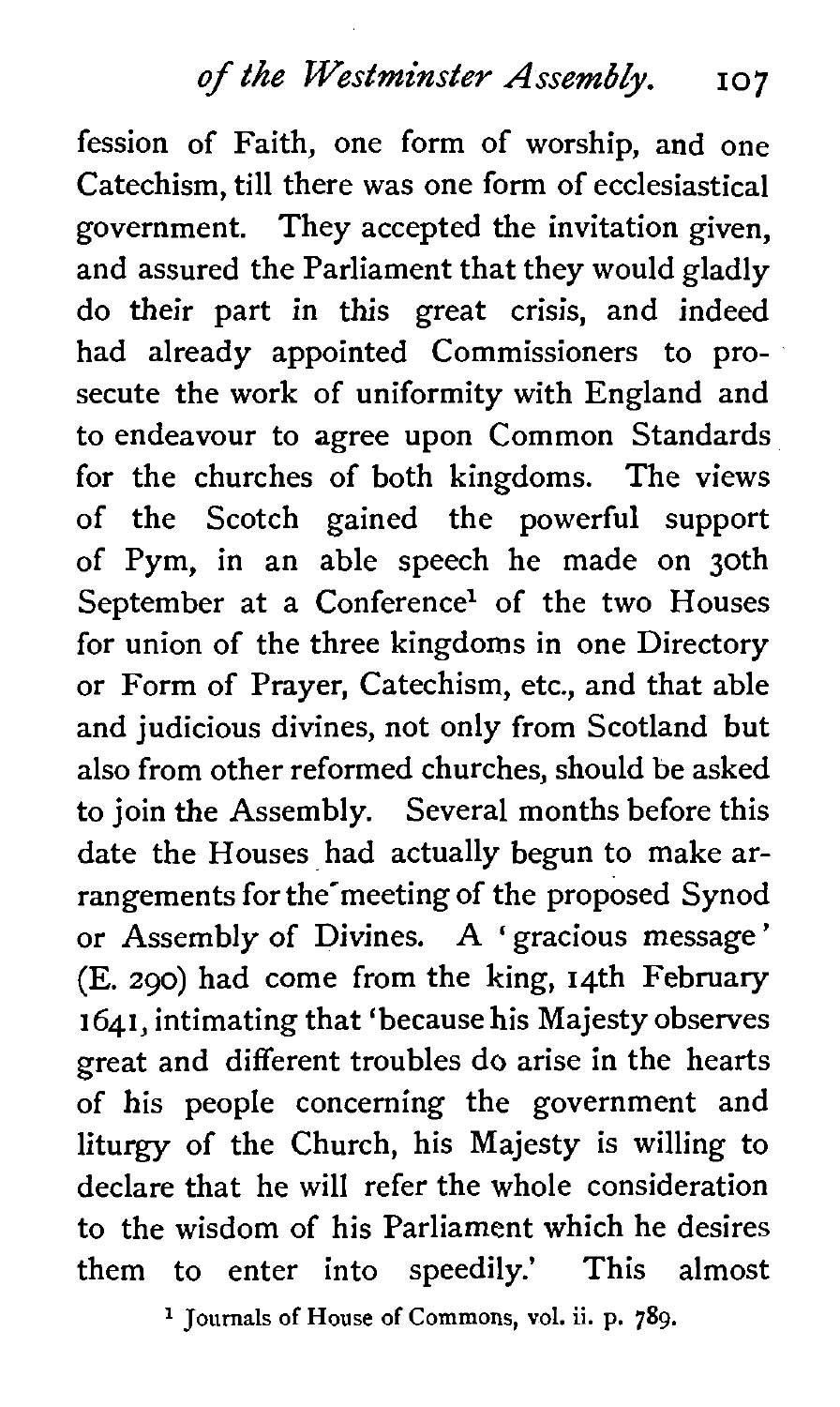necessitated the Parliament calling such an assembly of divines as they had been contemplating. Accordingly, on the 19th April 1642, the House of Commons ordered that the names of such divines as shall be thought fit to be consulted with in the matter of the Church be brought in to-morrow morning. On the following morning the divines recommended for nine of the English counties, and on succeeding days those for the rest of the counties, as also for the city of London, the Universities of Oxford and Cambridge, and the Channel Islands, were approved ; and on the 25th the list was deemed completed. Two were appointed for each county in England, for each of the Universities and for the Channel Islands, one for each county in Wales, and four for the city of London. The general opinion has been that the divines were recommended by the members of Parliament representing each county and the boroughs within it (the House in one or two instances, however, insisting on a vote being taken on the names proposed), and the balance of evidence seems to me to favour that opinion. It seems likely that some further communication had been made to the king before the 9th of May, when the first bill for calling the Assembly was formally brought into the House or before it passed the third reading ; for, as I have said elsewhere, ' in a pamphlet bearing date 16th May 1642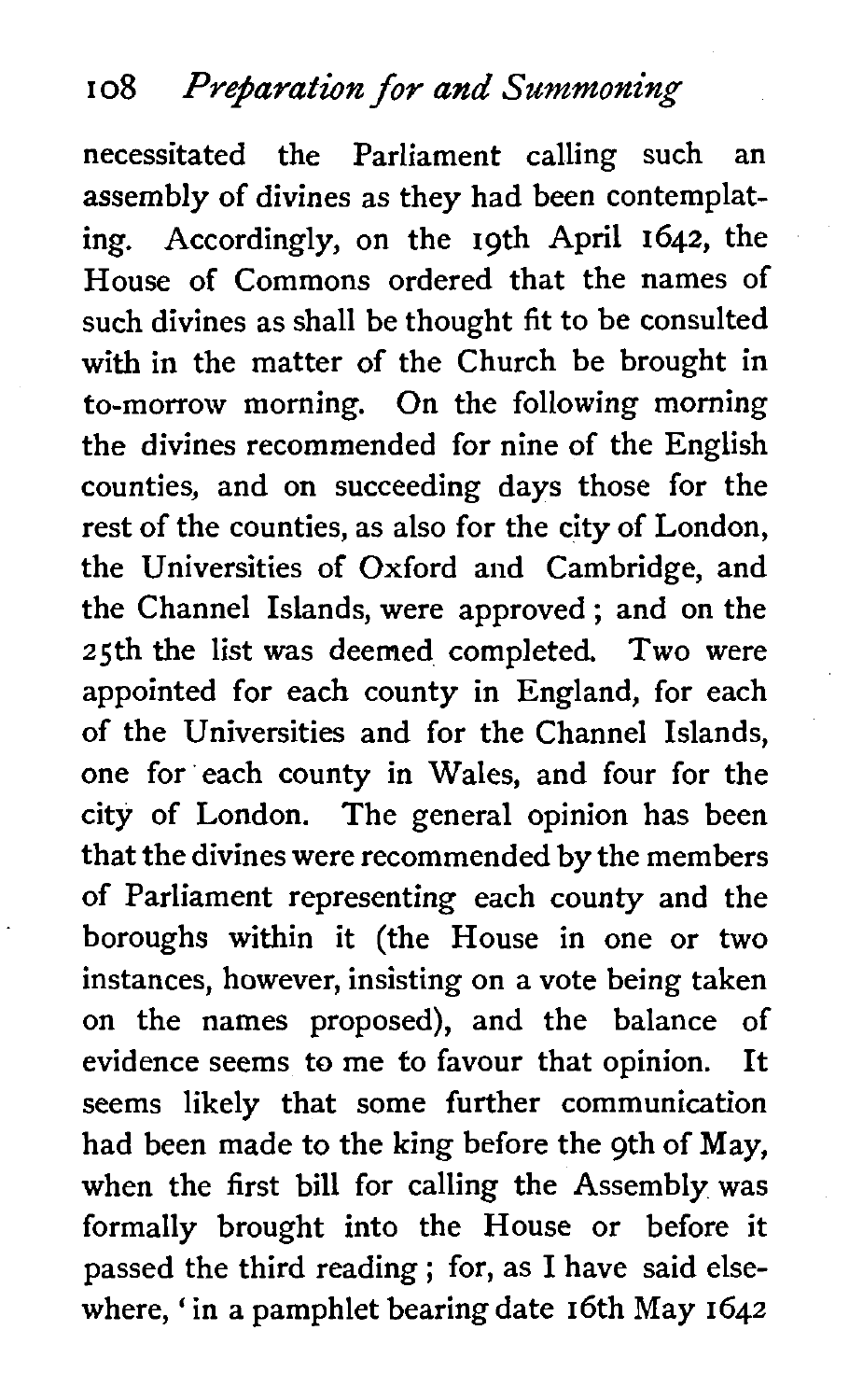and entitled, "His Majesty's resolution concerning the establishment of religion and church-government," it is stated that he " hath consented that the main matters of difference which have occasioned all these distractions shall be framed and discussed by a number of grave, wise, and religious divines which shall be thought fit by the Houses of Parliament : *every county electing two* for this so grave and weighty a business, that so all things being according to God's true Word scanned and examined by the judicious and religious judgments of these worthy persons the truth may appear; light and instruction may be given unto authority, and by their power an uniformity of government and worship agreeable to God's Word may be settled in the Church.' This resolution of his Majesty does not seem to have been persevered in, or to have borne any practical fruit,—the fortune of war being then in his favour, and the counsels of the more moderate of his advisers being overborne. The bill, after passing the House of Commons, was amended in the House of Lords by the addition of fourteen divines named by the Upper House. These were generally moderate or conservative men ; several of them were royalists, and one a pronounced Arminian.

The list was forthwith published and has appended to it the following significant declaration by the Houses, of date 9th April 1642 : ' The Lords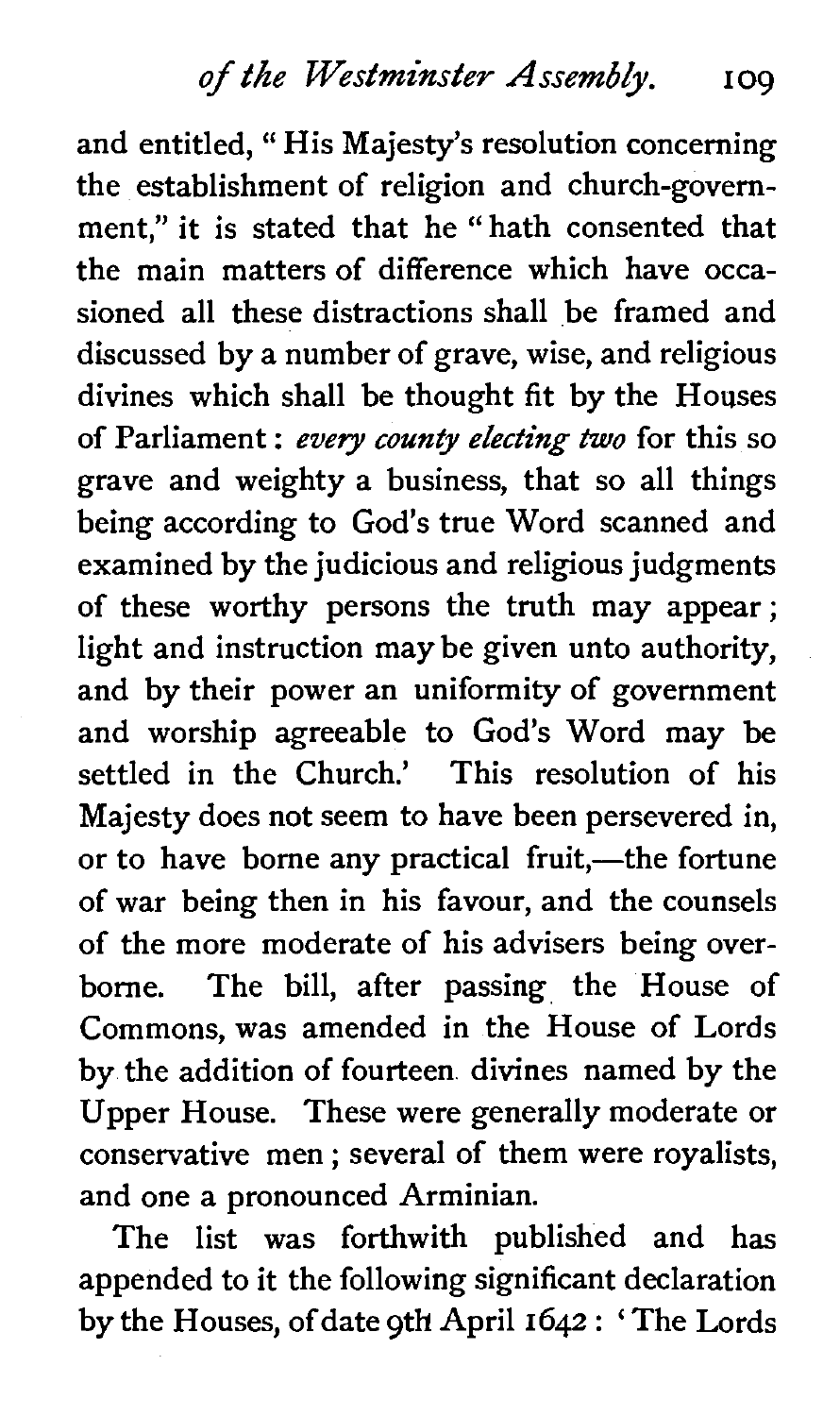and Commons do declare that they intend a due and necessary reformation of the government and liturgy of the Church, and to take away nothing in the one or other but what shall be evil and justly offensive or at least unnecessary and burthensome : And for the better effecting thereof speedily to have consultation with godly and learned divines : And because this will never of itself attain the end sought therein, they will therefore use their utmost endeavours to establish learned and preaching ministers with a good and sufficient maintenance throughout the whole kingdom, wherein are many dark corners and miserably destitute of the means of salvation, and many poor ministers without necessary provision.'l They, as well as the ministers, had set their hearts on something higher and better than any change in the external forms of government and worship as necessary to insure the reformation they desired, and the reclamation of the careless, the ignorant, and the godless. They believed the consciences of such could only be effectually reached by the earnest preaching of the gospel salvation-not by any mechanical drilling in forms, however venerable and imposing.

The bill as amended had passed both Houses by the first of June, and only waited the king's assent to make it law, and insure the meeting of the Assembly in the following month. The king's

**l** E. **144, and also 146.**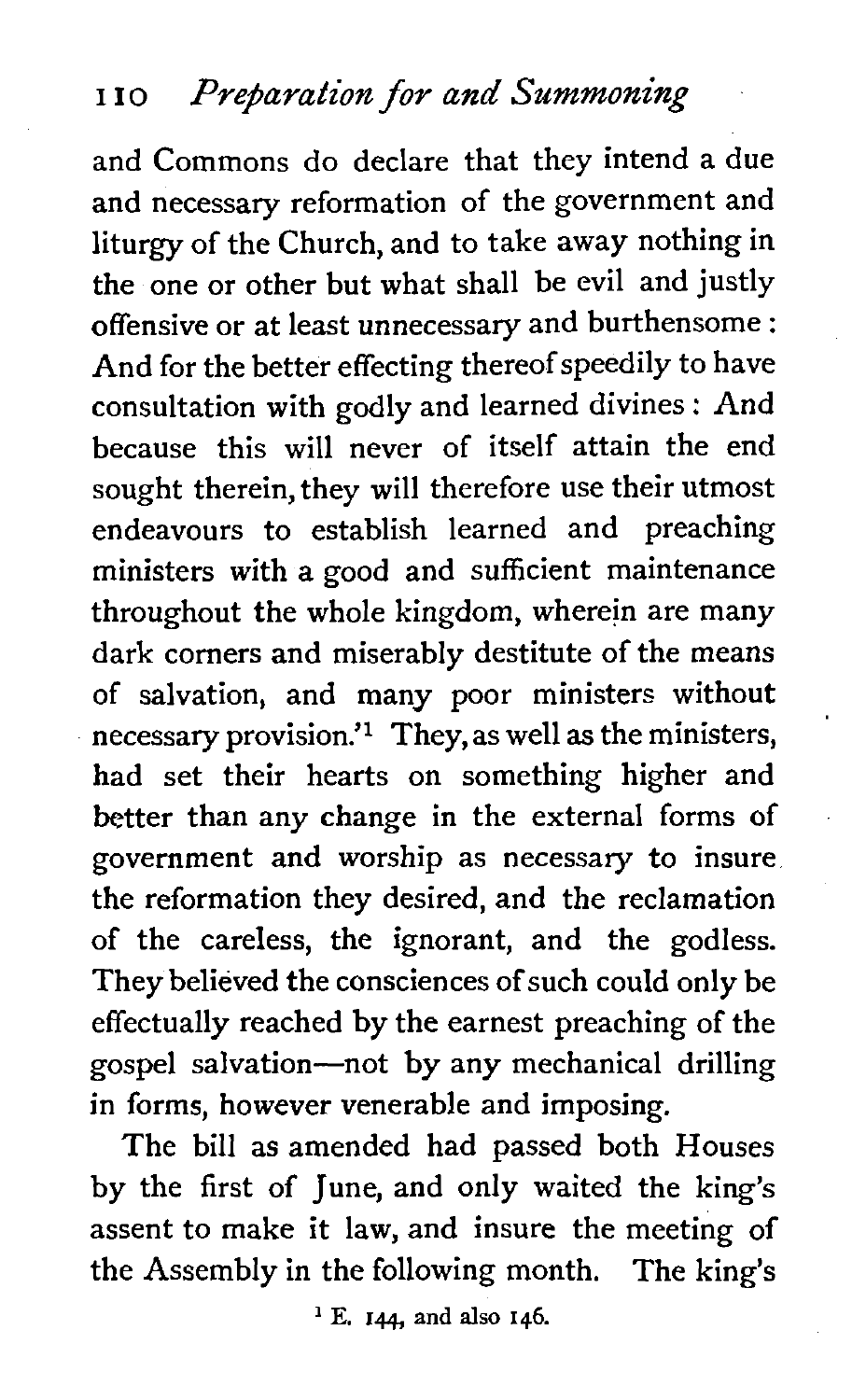assent being withheld, a second and a third bill were brought in before the close of the year; but all was in vain, for the king would not pass either of them. At last, as Mr. Masson tell us, 'hopeless of a bill that should pass in the regular way . . . the Houses resorted in this as in other things to their peremptory plan of **ordinance** by their own authority. On 13th May 1643 an Ordinance for calling an Assembly was introduced in the Commons, which Ordinance after due going and coming between the two Houses reached its maturity on the 12th June, when it was entered at full length on the Lords' Journals.' It was printed on the 13th and again on 20th June. The Ordinance is given at length in most editions of the Confession of Faith, and I need not occupy your time by quoting it here, as in its final form it is reprinted and prefixed to these lectures, along with a full list of the members, and a somewhat more detailed account of them than is there supplied.

The purposes for which the Ordinance declares that the Assembly was called were 'for settling of the government and liturgy of the Church of England, and for vindicating and clearing of the doctrine of the said church from false aspersions and interpretations as should be found most agreeable to the Word of God, and most apt to procure and preserve the peace of the church at home, and nearer agreement with the Church of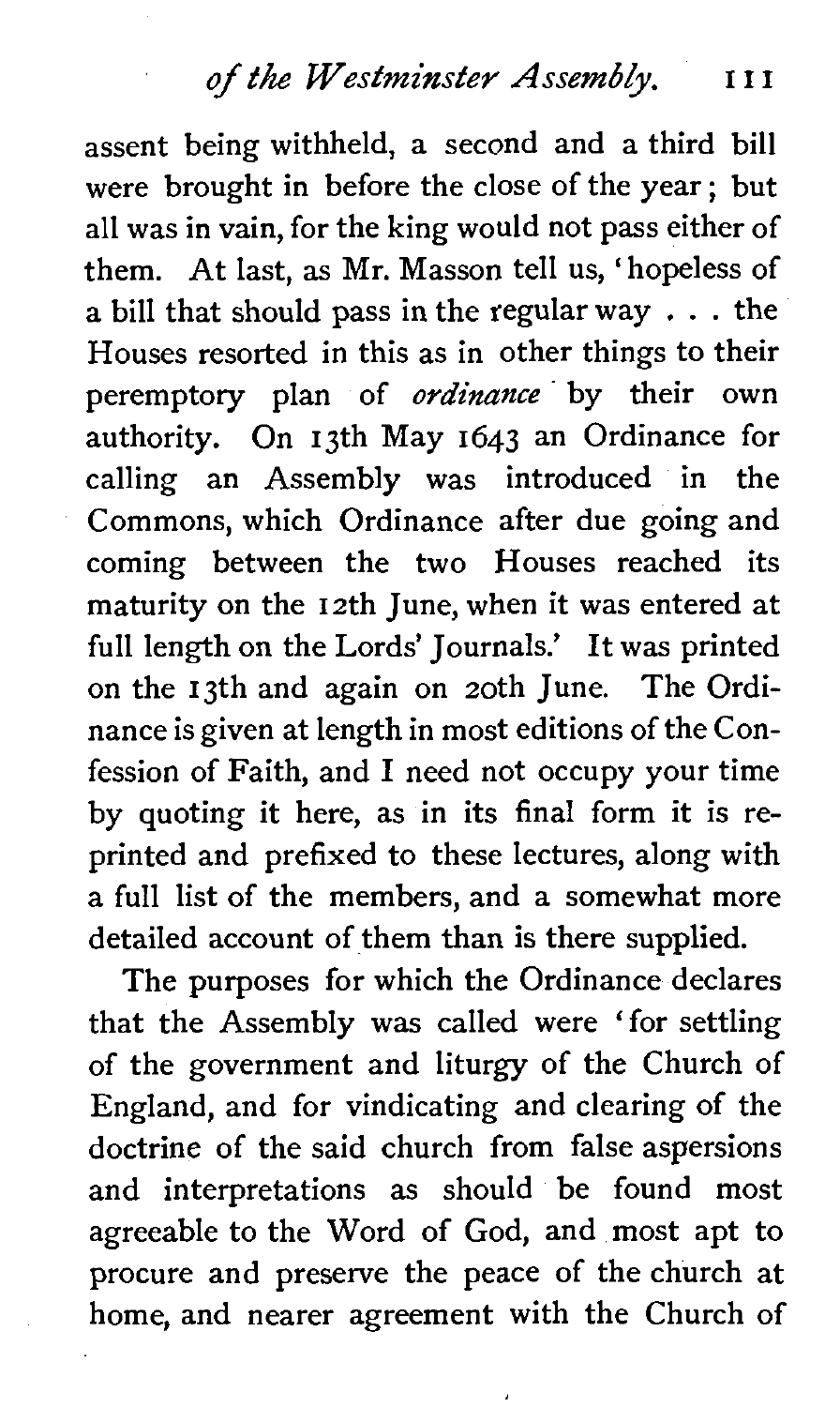### I I 2 *Prejara/ion/or* **and** *Summoning*

Scotland and other Reformed churches abroad.' It authorises the members to discuss such of these matters as shall be proposed to them by both or either of the Houses of Parliament, but prohibits them, without consent of the Houses, from divulging the same by printing, writing, or otherwise. It provides that Dr. Twisse of Newbury shall be Prolocutor, that a sum of four shillings a day shall be allowed to each of them to defray their expenses, and that all and every of them shall be free of any penalty for non-residence or absence from their cure ; and finally, that they shall not 'assume or exercise any jurisdiction, power, or authority ecclesiastical whatsoever, or any other power whatsoever, other than is herein particularly expressed.'

On account of the concluding restrictions some have doubted whether the Westminster Assembly was really entitled to the name of a Synod ecclesiastical at all. But it may be said in reply to their doubts, 1st, That it was at least entitled to rank as an advisory Synod of the kind specified in its own Confession of Faith, chap.  $xxxi. § 2$ ; as much so, at any rate, as the ministers who, at the request of the Scottish Parliament, drew up the Old Scotch Confession and the First Book of Discipline in **1560-1,** or the divines who, in Edward VI.'s reign, drew up the Forty-two Articles ; 2d, That in respect of the limitations imposed by the Ordinance, it only resembled an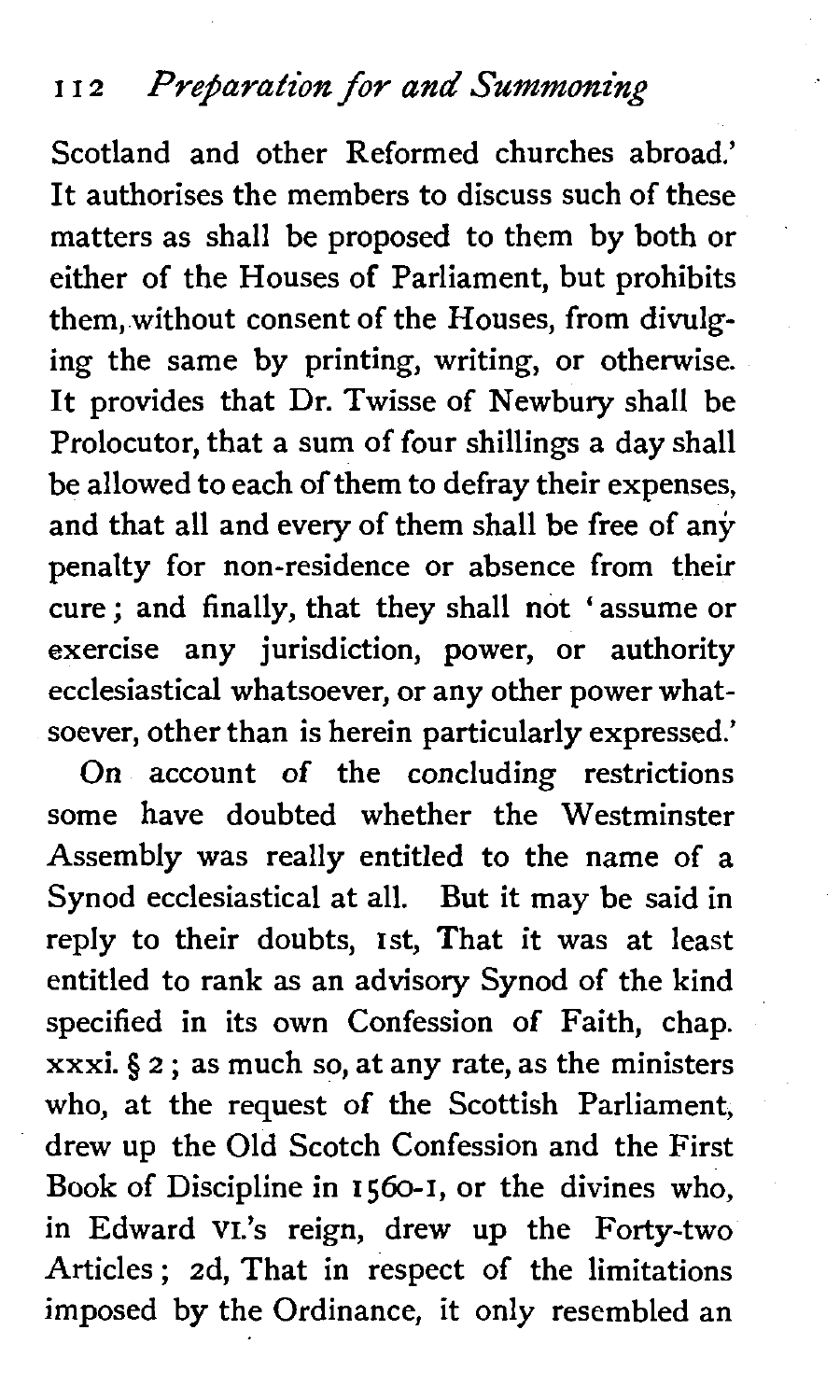English Convocation which cannot proceed to business without the sanction of the crown, nor claim authority for its decisions till they have been approved by the sovereign. Even in regard to the method adopted in selecting the members of the Assembly it did not want an able defender in the author of a remarkable treatise entitled ' Consilium de reformandâ Ecclesiâ Anglicanâ.<sup>'1</sup> This author maintained at considerable length, that, while in ordinary circumstances the clergy were rightly left to elect their own representatives in Synods, yet in cases where the clergy were largely corrupted, and the object was to reform the corruptions that had crept in among them, it was quite competent for the magistrate in the exercise of his own judgment to select the members from the sounder part of the clergy, $2$  and that in circumstances such as those in which the English Church then was, the magistrate, in claiming to

<sup>1</sup> Suggestum amplissimo cœtui authoritate augustissimi Consessus Regis et Regni ordinum, indicto, ad consultandum de rebus gravissimis in religione.-Londini **1643** (E 56, 12).

'Cum enim illustrissimi senatores observassent Archiepiscopi Laudi ejusque sectatorum artibus non in uno loco Anglise suffectos viros de religione male sentientes et Papismo addictos prudenter cavent ne ab ejusmodi deputantibus ejusdem farinæ deputati subnascantur. . . . An altaricola qui citari debet ad Synodum, rationem redditurus malesanæ doctrinæ in vulgus a se sparsæ, allegabitur ut Synodi fiat membrum ?' The folly of the other way had been sufficiently evinced by the results of the recent and then exploded Convocation of **1640.** The course followed, the author has shown, was not unprecedented, and therefore not so revolutionary as some would make it.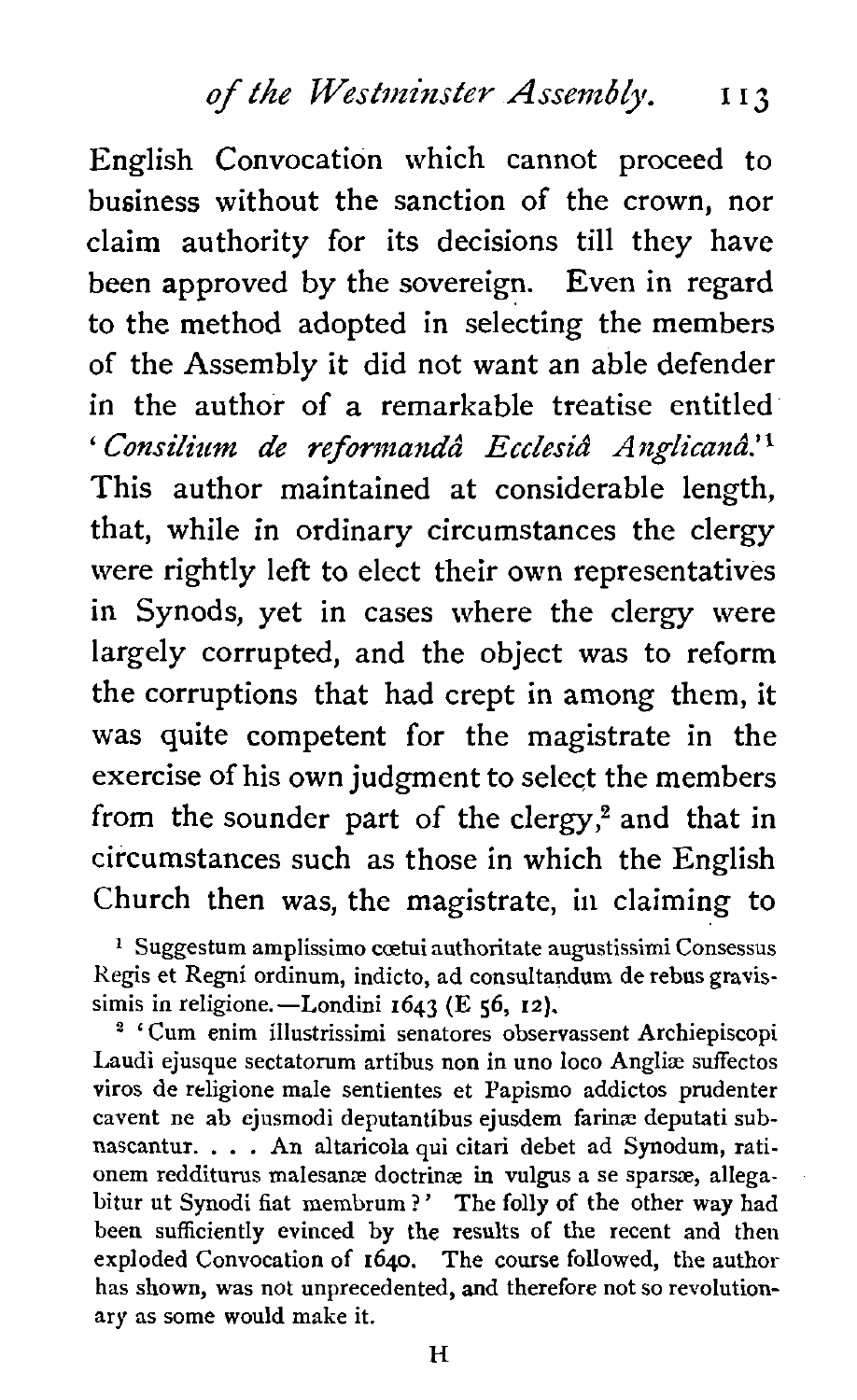#### **I 14** *Preparation for* **and** *Summoning*

choose the members claimed nothing but what was consonant with right reason, and clearly confirmed by usage, and what had actually been practised in the reigns of three most powerful sovereigns, Edward VI,, Elizabeth, and James I. The author of this treatise evidently belonged to the most conservative school of reformers, and cautioned the parliament to have regard to the best interests of the country, and not to attempt changes which the nation generally was not ripe for, and would not permanently bear. On this ground he ventured to advocate the continuance of a liturgy with some provision for free prayer, and of a moderate Episcopacy, in which the bishop should not be of a different order but only of a different degree from the presbyters,—should be their mouth or executive rather than their head or sovereign ruler,—and should neither ordain, nor depose, nor excommunicate without their assent. He did not favour the introduction of lay elders.

More than one treatise advocating similar views was published soon after the Assembly had begun its sittings, notably one by Bishop Hall on a lower platform than that he assumed in the Smectymnuan controversy. But whether for good or evil, the question of the continuance or discontinuance of Episcopacy may be said to have been virtually determined by the Parliament in the preamble of the Ordinance calling them together, and never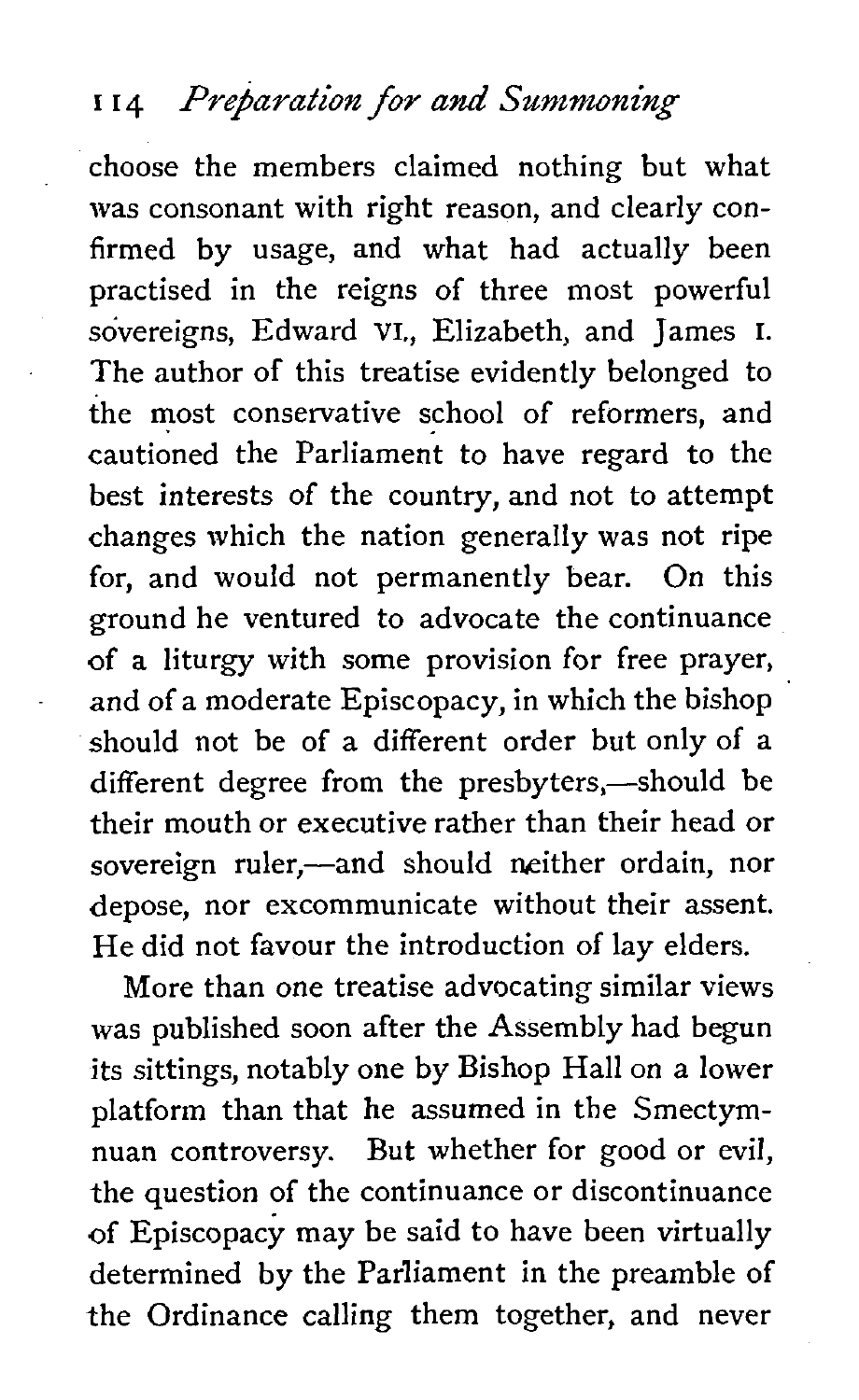really to have been a subject of formal debate in the Assembly itself.

With all acknowledged limitations of its scope, however, the Westminster Assembly was in fact *a great 'power* or institution in the English realm in those unsettled times-existing side by side with the Long Parliament, in constant conference and co-operation'<sup>1</sup> with its leaders, generally influencing or moulding ecclesiastical legislation, and treated with unusual deference even when its remonstrances were unacceptable—maintaining a good understanding between the Parliament and the earnest citizens of London, who were its real arm of strength, and gaining and retaining a moral influence over the pious part of the people, which neither Cromwell's temporary supremacy nor the more lasting persecutions of the second Charles should suffice entirely to destroy. Taking it all in all, it was to leave its mark so deeply and permanently on a large portion of our Anglo-Saxon race, that, as Professor Masson has justly observed, it 'ought to be more interesting to them still than the history of the Councils of Constance, Basle, Trent, or any other of the great ecclesiastical Councils more ancient and oecumenical, about which we still hear so much.'<sup>2</sup>

In one important respect, as I have said else-

<sup>1</sup> Life of Milton in connection with the history of his time, vol. ii.<br>
<sup>2</sup> Ibid. p. 515. P. **514.** *Zbia.* **p. 515.**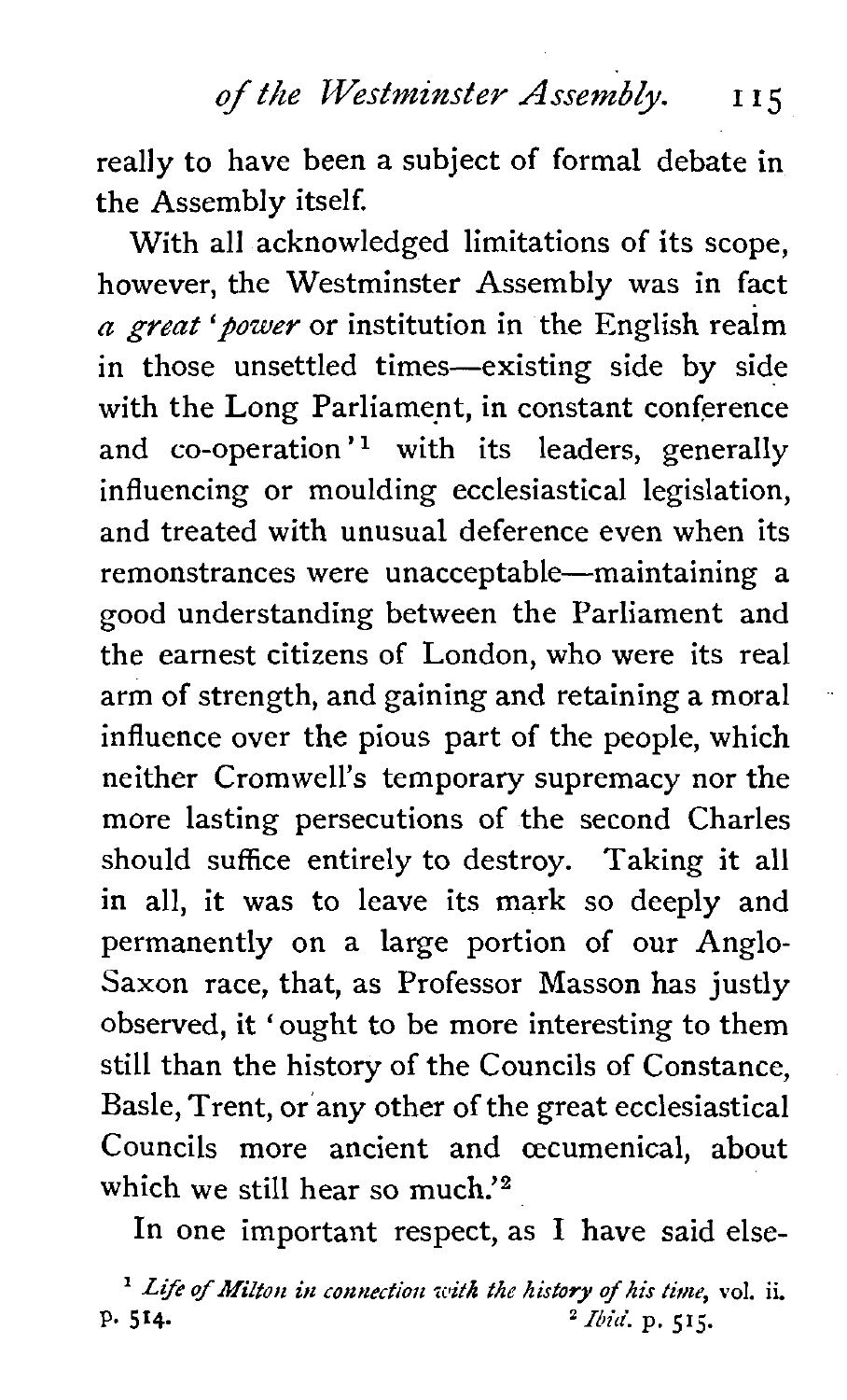# 116 Preparation for and Summoning

where.<sup>1</sup> it resembled the celebrated council of Nicæa-the most ancient oecumenical of all. ' Not a few of its members had been honoured to suffer on account of the truths to which they clung, and many of them had the courage afterwards to brave suffering, ignominy, and penury rather than renounce their creed and their views of church polity and discipline. Nay, they may be said, by the very act of their meeting, to have put their livings, if not their lives, in jeopardy;' and so to have given the strongest possible proof of their deep sense of the necessity of the work to which, notwithstanding the prohibition of the king, and his mutterings of treason, they addressed themselves during these troubled years.

The Assembly was designed to include among its members adherents of all the chief parties among English Protestants, with the exception of that of Archbishop Laud, whose innovations and despotic government had been one main cause of the troubles that had arisen, both in church and state. Almost all the clerical members named upon it were in Episcopalian orders, most of them were graduates in Arts, not a few. of them graduates in Divinity, either of Oxford or Cambridge. Three or four were bishops, five afterwards rose to be so, and several others were known to be favourable to the continuance of Episcopacy

**1 Introduction to Minutes of Westminster Assembly, p. xxxii.**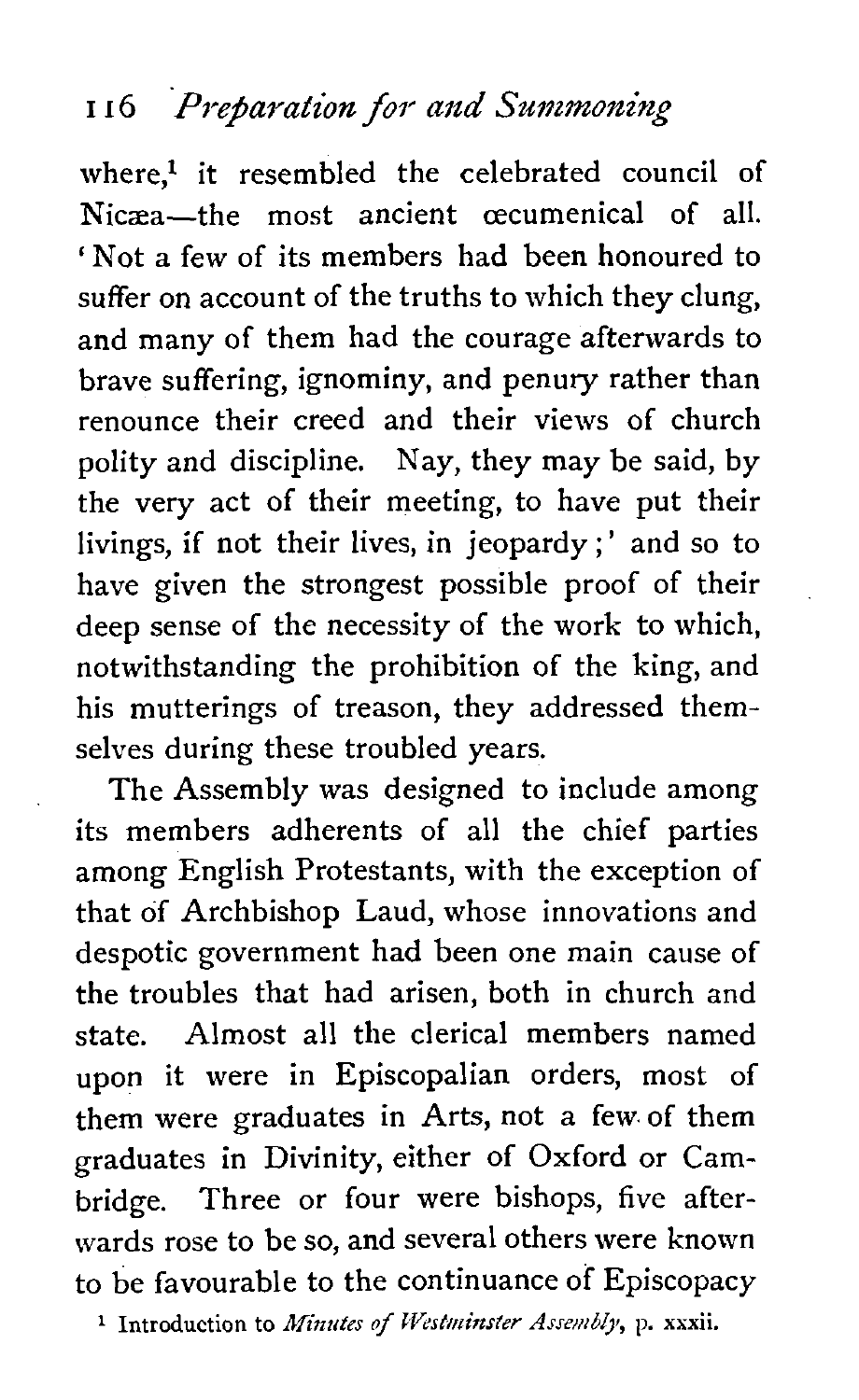and a liturgy, and some of them to side with the king rather than with the parliament. Many were known to favour Presbytery. A place was found among the members for some of the. most prominent ministers of the French Church in England, for one of Dutch or German descent, for two or three Irishmen, and for some who, to avoid the persecutions of Laud, had left their native land for a time and acted as pastors to the congregations of English exiles and merchants in Holland. Invitations to send commissioners were addressed to the Church of Scotland, and, it is said also, to the congregational churches of New England.

If few of the royalist divines ventured to appear in their places, yet Dr. Featley and one or two more did attend pretty regularly for a time, and the doctor took a prominent part in the debates on the revision of the Thirty-nine Articles-debates probably as important in a doctrinal point of view as any that occurred at a later stage. If Ussher, the greatest of these divines, was 'conspicuous by his absence,' the Assembly at least gave the most unmistakeable proof of its high regard for him and of its earnest desire to comprehend within the reconstituted church those who shared his doctrinal views, by drawing its statements on so many of the most important doctrines from the Articles prepared by him in 1615 for the Church of Ireland.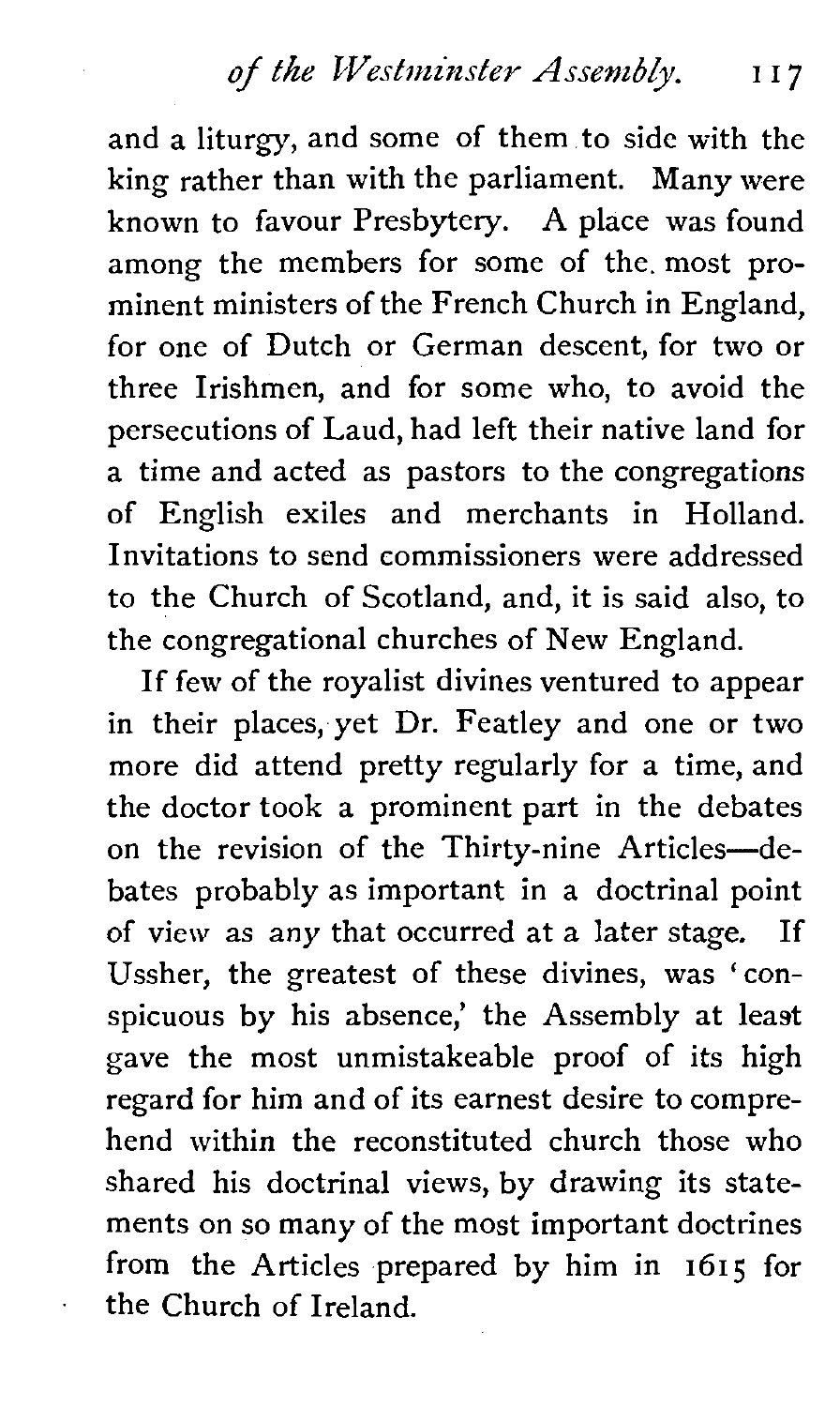## **<sup>I</sup>**I 8 *P1-q5a;-a/ion for* and *6"11~;1moning*

Yet most various estimates have been formed of the merits of the divines and of the value of their work. Clarendon and several of the satirists of the age have spoken of them with contempt and scorn, and others have accorded them only faint praise. But Bishop Hall was not ashamed to address them as his *learned* and reverend brethren, nor the five dissenting brethren frankly to acknowledge their worth. Richard Baxter, who was perhaps as competent as any of their contemporaries to give an impartial verdict, does not hesitate to affirm that 'the divines there congregated were men of eminent learning and godliness, ministerial ability and fidelity ; and being not worthy,' he modestly adds, 'to be one of them myself, I may the more freely speak that truth which I know, even in the face of malice and envy, that so far as I am able to judge by the information of all history . . . the Christian world since the days of the apostles had never a Synod of more excellent divines.' This, it has been well said by Dr. Stoughton, ' is high praise, but it comes nearer the truth than the condemnatory verdicts pronounced by some others. The Westminster divines had learning, scriptural, patristic, scholastical and modern, enough and to. spare, all solid, substantial, and ready for use. . . . They had a clear firm grasp of evangelical truths. The godliness of the men is proved by the spirit of their writings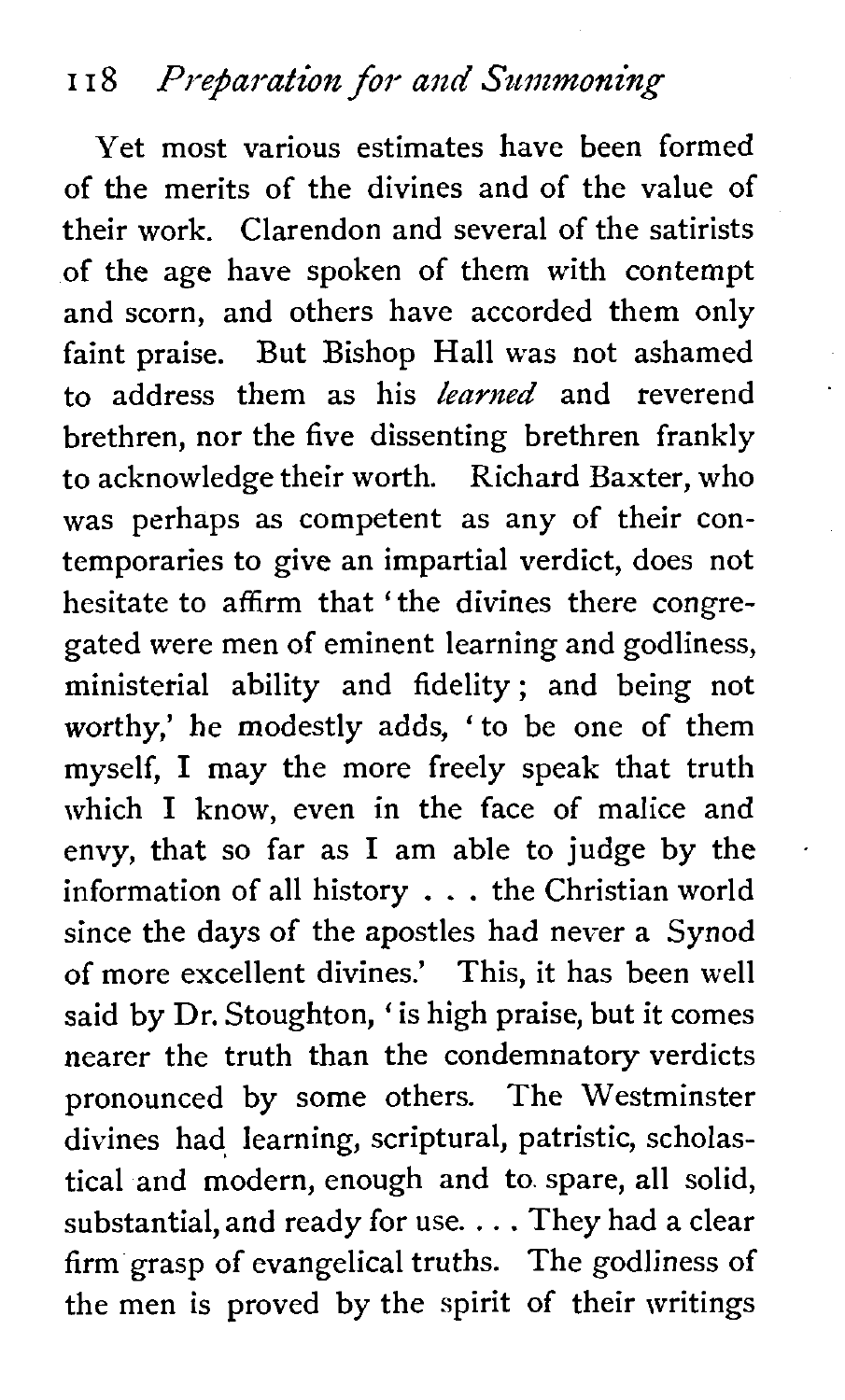and by the history of their lives. Their talents and attainments even Milton does not attempt to deny.' Hammond admits the learning of many.

Hallam, no less competent a judge, admits that 'they were perhaps equal in learning, good sense, and other merits to any Lower House of Convocation that ever made a figure in England.' Indeed in two important respects we may say that they had the advantage of any Lower House. There were called in to the aid of the divines **a** number of the laymen distinguished among their fellows in Parliament as statesmen or scholars, and not unacquainted with Theology. And when under the Solemn League and Covenant the original purpose of the Assembly was extended there were associated with these English divines and laymen some of the most distinguished of the Scottish ministers and elders. Hence it is, I think, that their work has stood the test of time, and is still held in honour by the Presbyterian Churches.

As I have said elsewhere,<sup>1</sup> even the twenty names of special eminence with which a recent critic has credited them constitute a larger proportion of the whole than may at first sight appear, for they are the names of men who were regular in their attendance, and prominent in the discussions, and they form at least a third of those who

<sup>1</sup> Minutes of Westminster Assembly, p. xxxiii., etc., article **Westminster Assembly '** in Johnson's *Universal Cyclopædia*.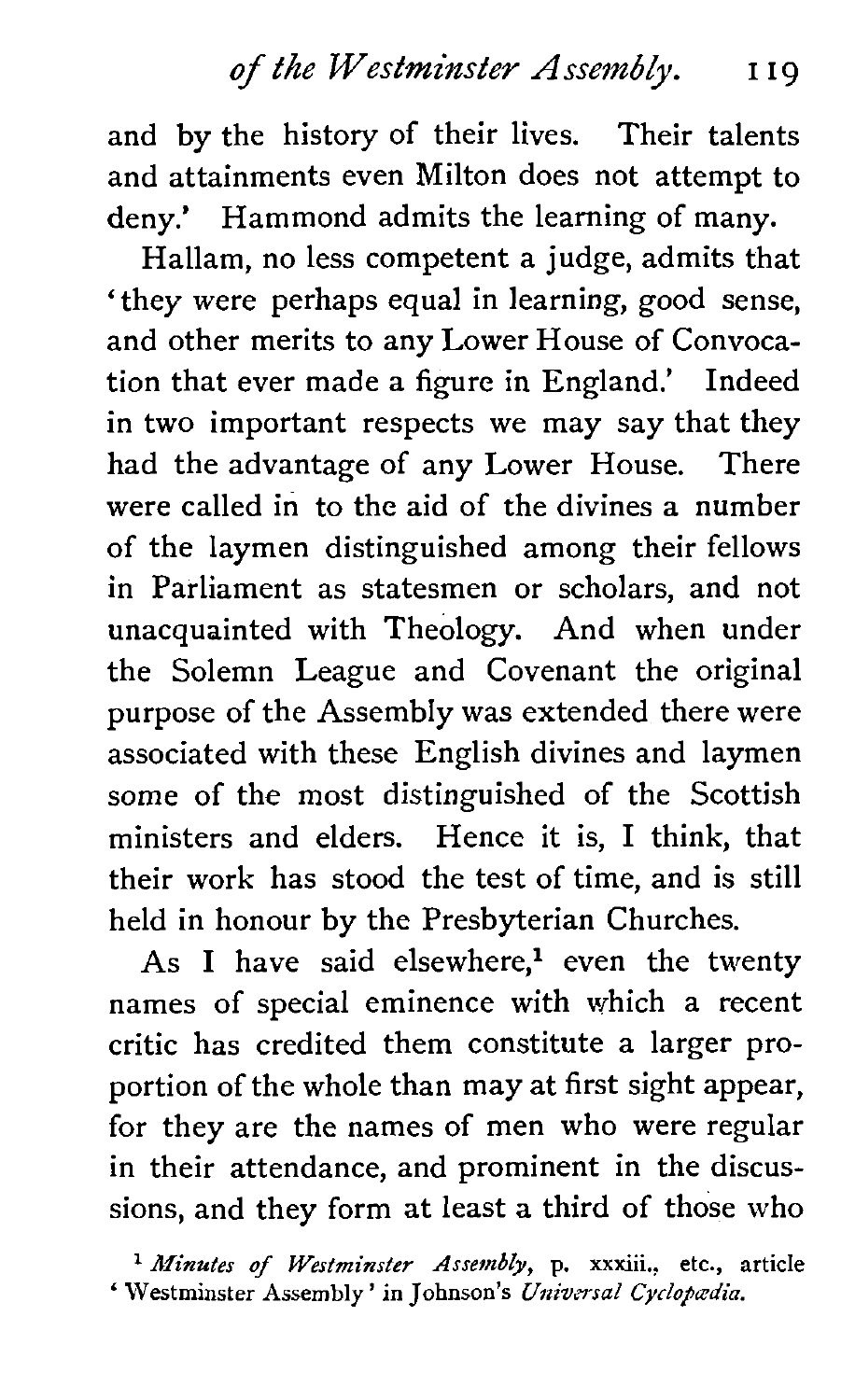were so. But more may fairly be claimed for them and several of their companions than that critic is disposed to concede. Dr. William Twisse, the Prolocutor, was a man not only of subtle and speculative genius, but also of profound and varied learning. He was one of the most influential theologians of his day, held in honour by the Reformed Churches on the Continent as well as by those in Britain. Sir John Savile, who had sought the assistance of the ever memorable John Hales for his edition of Chrysostom, did not disdain to call in the aid of Twisse in preparing for the press Bradwardine's great work, *De Causa*  Dei contra Pelagium. Bishop Hall-himself a royalist and resolute defender of the hierarchy --says of him, that he was 'a man so eminent in school divinity that the Jesuits have felt, and for aught I see, shrunk under his strength.' Yet with all his eminence he did not claim, nor, proud as his brethren were of him, did they consent to mould their Confession according to his peculiar views either as regards the order of the Divine decrees or the nature of justification, or as to the power of God to pardon sin without requiring any atonement for it. He had suffered greatly in the war from the royalist soldiers, and though Prolocutor of the Assembly, and held in honour by the Parliament, he died 'in great straits.'<sup>1</sup> Dr. Edward

**l** The satirists of the **day** are never weary of bantering the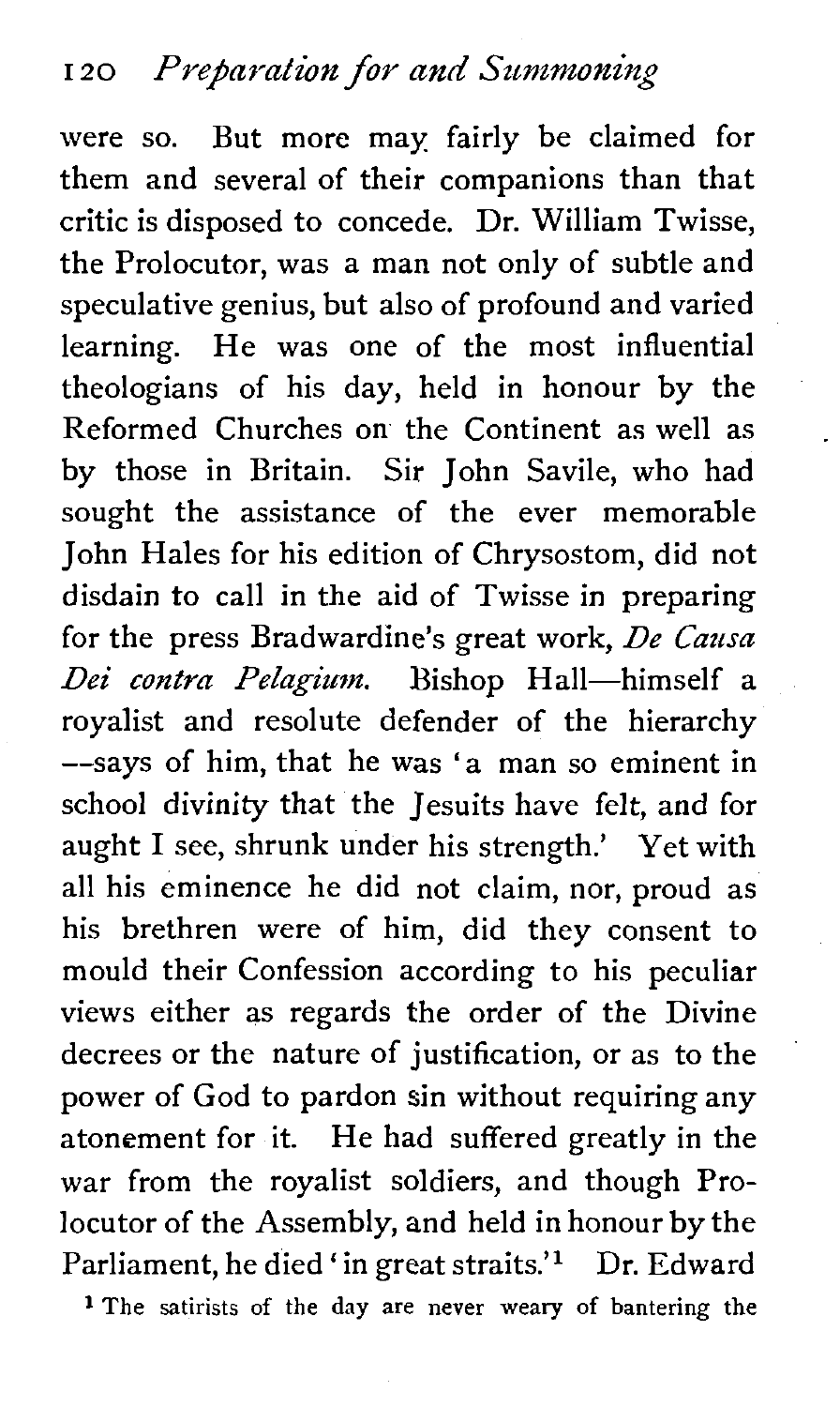Reynolds was a divine 'eloquent, learned, cautious,' and that may have been the reason why the Assembly devolved on a committee of which he was convener the adjusting of those muchmaligned sentences in their Confession regarding predestination and preterition. He was one of the most active and influential members of the Assembly, and possibly we owe to him its directory for Thanksgiving after Sermon, as well as the General Thanksgiving added to the Book of Conimon Prayer after the Restoration. Dr. Edmund Calamy was a more liberal and cautious Calvinist still; and no one can read the minutes of the Assembly's debates on the extent of redemption without acknowledging that he was a genuine disciple of Ussher and Davenant, and feeling thankful that he and some others of the same school deemed it their duty to cast in their lot with their nonconformist brethren in 1662 when Reynolds and Wallis abandoned them. Lightfoot, Coleman, and Seaman were all distinguished oriental scholars, and Gataker was not only a distinguished Hebrew and Greek scholar, but also one of the first in Britain to write in defence of the opinion then

divines about their four shillings hire. But up to the time of Twisse's death this had been very irregularly paid, as also were the emoluments of the sequestrations they held in town. When some partial payments were made to the Assembly, Dr. Burgess and some others declined their share that there might be a little more for those in greater need.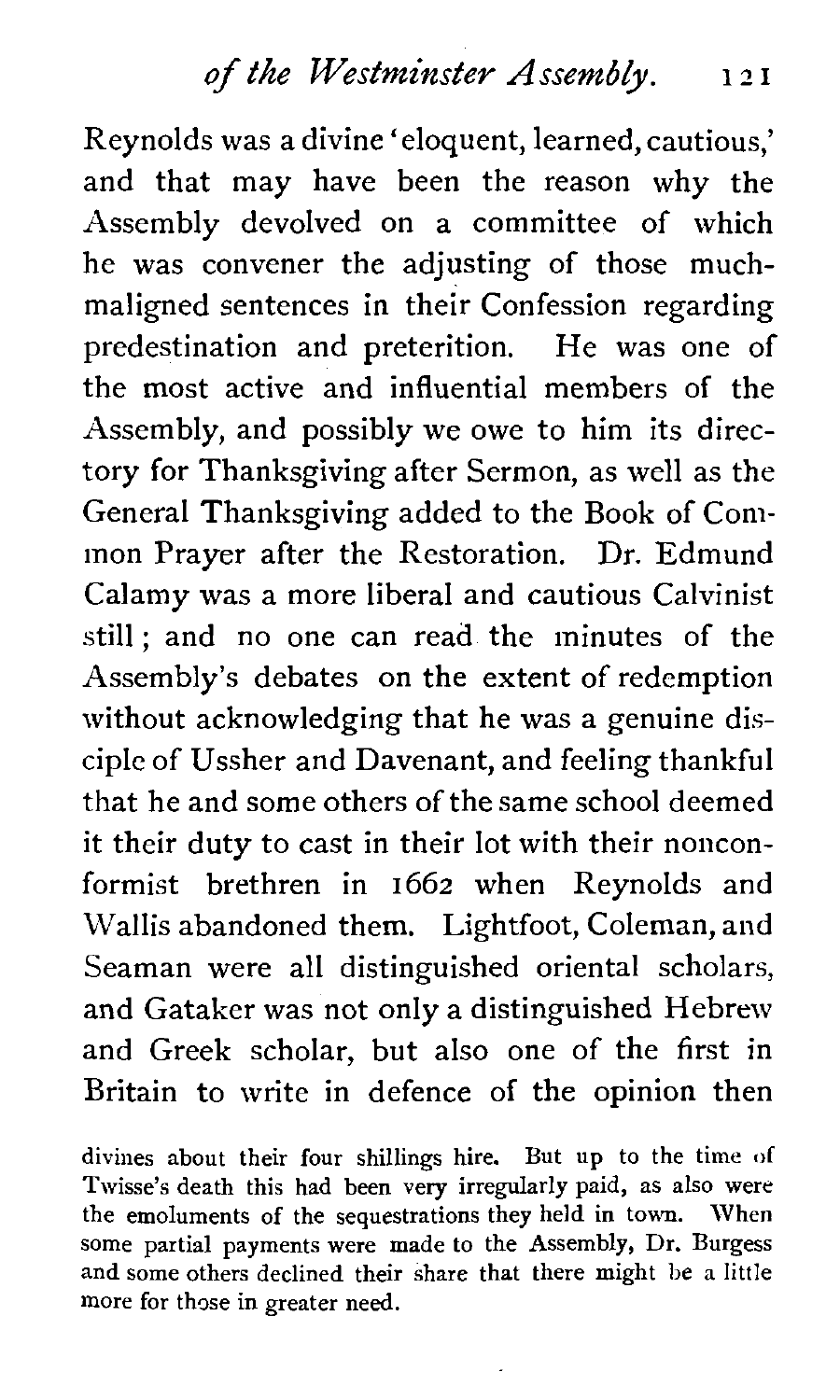much questioned, but now generally received, that the Greek of the New Testament was of a different character from that of the classical authors, and by its many Hebraisms, gave unmistakeable evidence for the nationality and training of the writers. He was the friend of Ussher and Selden, and after them was accounted the most learned man then in England. He was distinguished by the quaint richness of his style and the argumentative power of his controversial works. In the Antinomian Controversy, for his treatises on which he repeatedly received the thanks of the Assembly, Mr. Marsden says that he answered the leaders as Hooker answered his adversary, 'with the same profound love of truth, the same ponderous and varied learning, the same gentle spirit, . . . and the same devoted adherence to evangelical doctrine.' Arrowsmith, ' the man with the glass-eye,' and Tuckney, the kindly correspondent of Whichcot, Professors of Divinity at Cambridge, were not only clever college tutors, but, as several of their. published works clearly indicate, men of high scholarship and considerable mental breadth, and force of character. With them must be conjoined Dr. Joshua Hoyle, the friend of Ussher, Professor of Divinity first at Dublin then at Oxford, admitted by Wood to have been 'profound in the faculty of divinity and in patristic learning,' and Dr. John Wallis, Savilian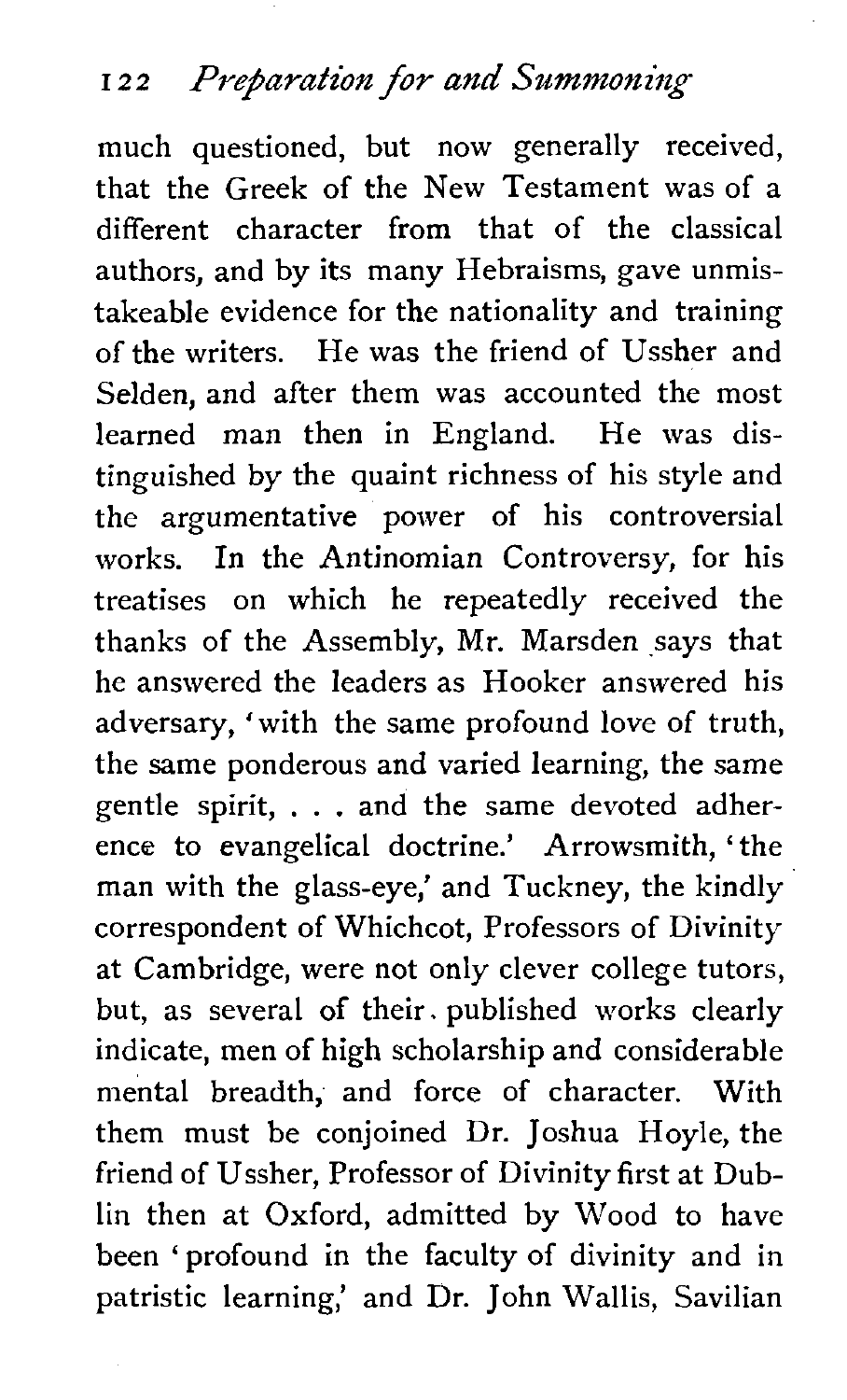Professor of Geometry at Oxford, whose attainments as a theologian and metaphysician were only cast into the shade by his greater attainments as a mathematician. He was the friend of Boyle, Gregory, and Newton, the untiring opponent of Hobbes and the Socinians, one of the authors as well as of the earliest expositors of the Shorter Catechism, and probably one of the last surviving officials of the great Assembly. The age was confessedly an age of great preachers. ' The pulpit of the metropolis,' as Marsden tells us, ' displayed a galaxy of light and genius such as it had never before, and perhaps has never since, exhibited. The printed sermons of the great Puritan preachers . . . sufficiently vindicate their reputation. They were'no adventurers. They had been brought up in the Church of England ; they were entitled to its best preferments; and they might have had them in their youth from Laud, in their grey hairs from Charles II., had not their own consciences forbidden.' In the first rank of these there fall to be numbered the following members of the Assembly :- Dr. William Gouge, 'the father of the London Puritan ministers,' and the author of a laborious commentary on the Epistle to the Hebrews, who shunned promotion as eagerly as others seemed to court it, and yet on whose preaching Ussher and other scholars then congregated in the metropolis were pleased from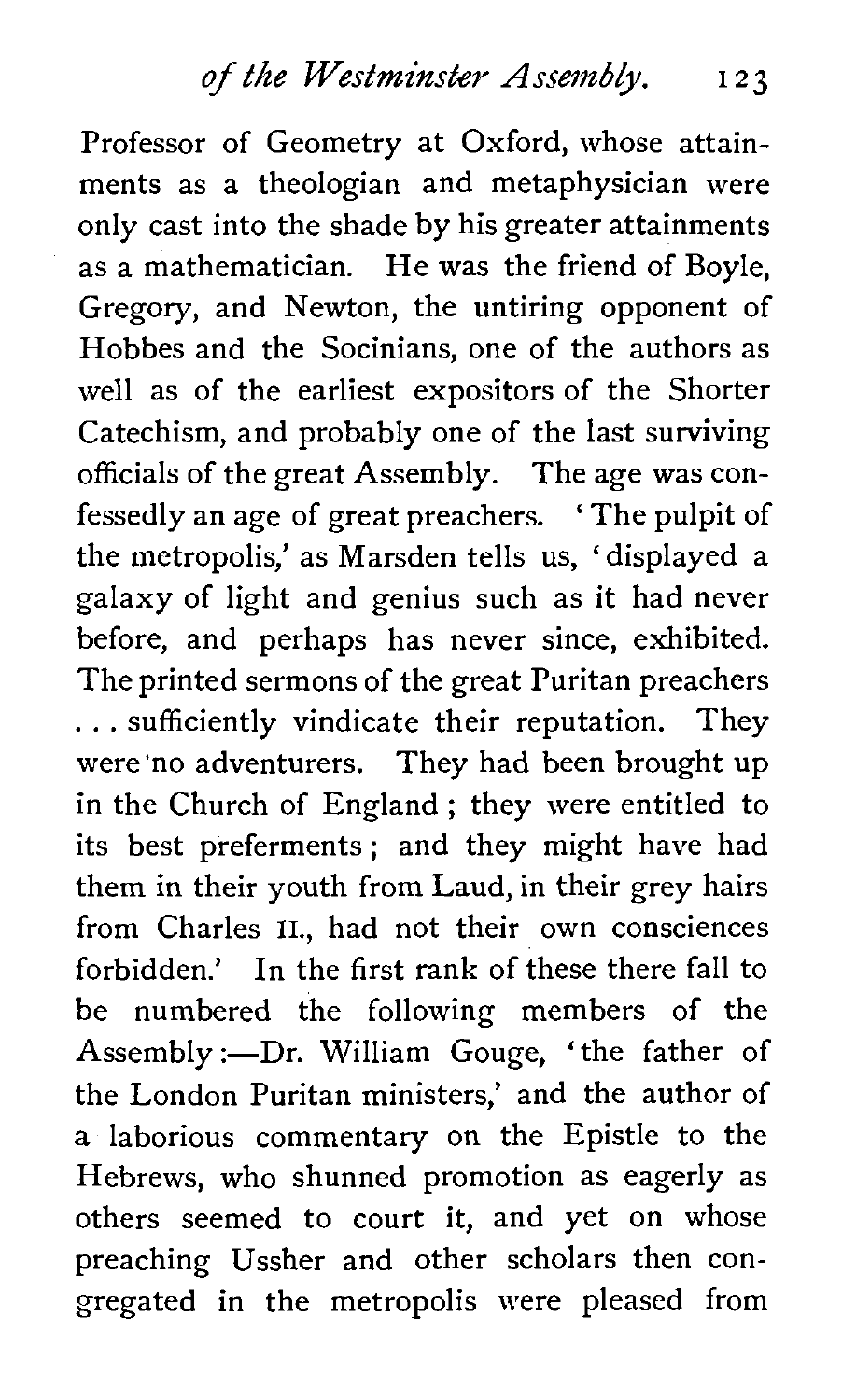time to time to attend ; Dr. Thomas Manton, the author of an equally laborious commentary on Psalm cxix., 'in whom clear judgment, rich fancy, and happy eloquence met ;' Stephen Marshall, whose impressive eloquence is said to have secured him greater influence with the Long Parliament than ever Laud enjoyed with the Court of Charles ; Calamy, who 'delighted in that experimental strain of discourse which ever touches the hearts of men,' and was greatly beloved by the merchant princes of the city; Palmer, 'gracious learned little Palmer,' as Baillie somewhat familiarly terms him, who could preach to purpose in French as well as in English, was the best catechist in England, and one of the most earnest and faithful of its college masters-to whom are now ascribed the ' Paradoxes' long attributed to Lord Bacon ; Burroughes and Greenhill, ' the morning and the evening stars of Stepney ; ' Joseph Caryl, author of a great commentary on the book of Job, and long popular with the learned audience of Lincoln's Inn ; and Dr. Thomas Goodwin, eminent as **a** theological writer and one of the most successful expository preachers of the age. These are not more shadowy to the cultured even yet than those our critic names, and in those anxious times many earnest spirits rejoiced in their light, and extolled them among preachers ' as the apple tree among the trees of the wood,' under whose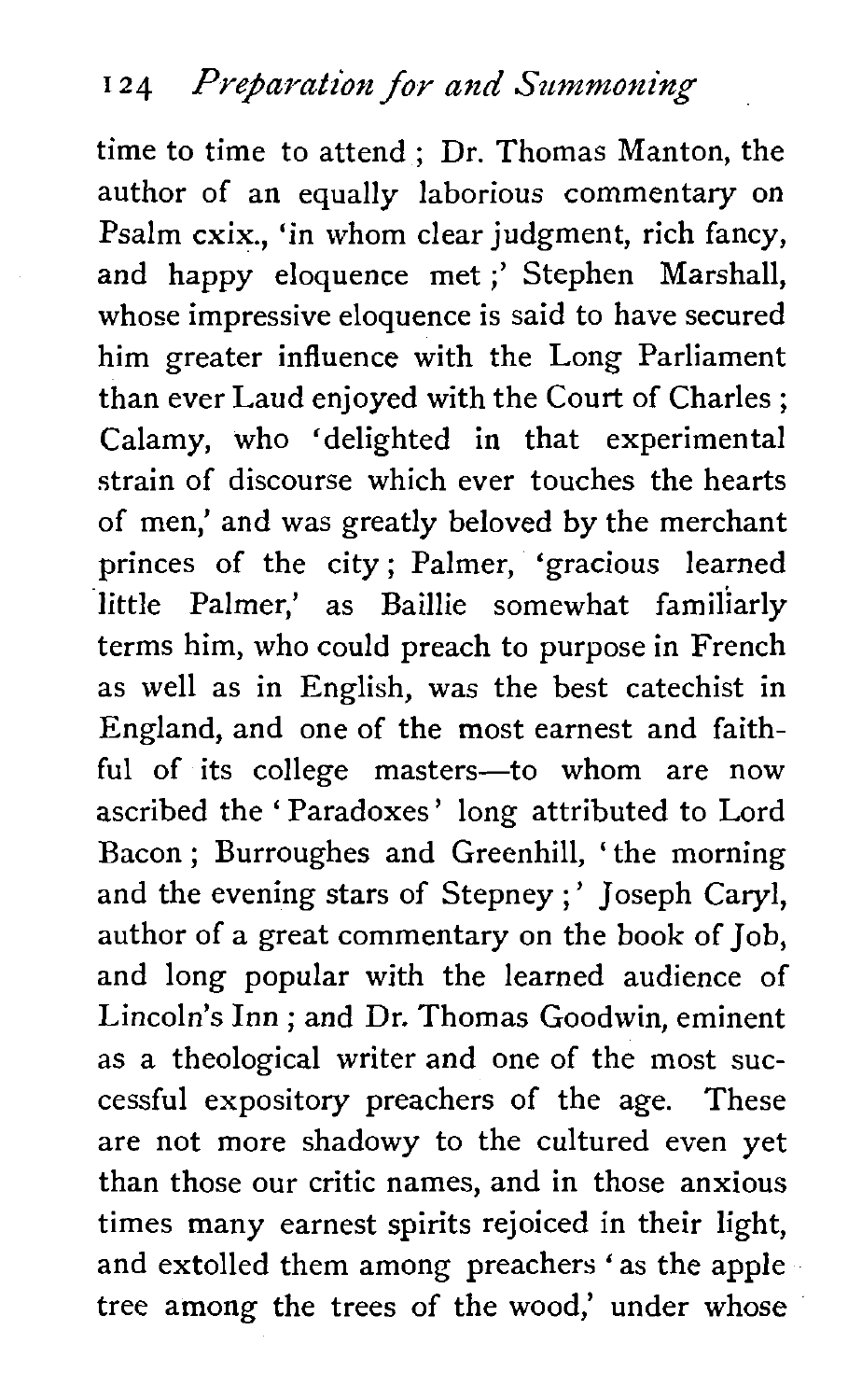shadow they sat with great delight, and whose fruit they found sweet and pleasant to their taste. ' I could name,' says one who pleaded earnestly for them, though he did not cast in his lot with them, 'the Paul and the Apollos and the Peter that preached to the heart; the Barnabas and the Boanerges ; the friends of the bridegroom that wooed and besought us and would not be denied till our souls had received Christ Jesus the Lord. Some of them are at rest in the Lord, and let their names be blessed, and others are in the cloud and storm and warfare, and to add bonds to their many afflictions is no small unkindness to religion.' To these, when the Solemn League and Covenant was entered into, there were added, as I said, the very *élite* of the Scottish ministers and elders :- Alexander Henderson, whose statesmanlike abilities, sagacity, and culture, even royalists admit ; Samuel Rutherfurd, one of their most impressive preachers and most learned divines, who was twice invited to a theological chair in Holland ; George Gillespie, the prince of disputants, who, 'with the fire of youth, had the wisdom of age ;' and the consequential, but much esteemed Robert Baillie, who has embalmed in graphic narrative both their serious debates and their lighter gossip ; together with Johnstone of Warriston and the great Marquis of Argyll, who afterwards suffered on account of their principles ; Loudon, the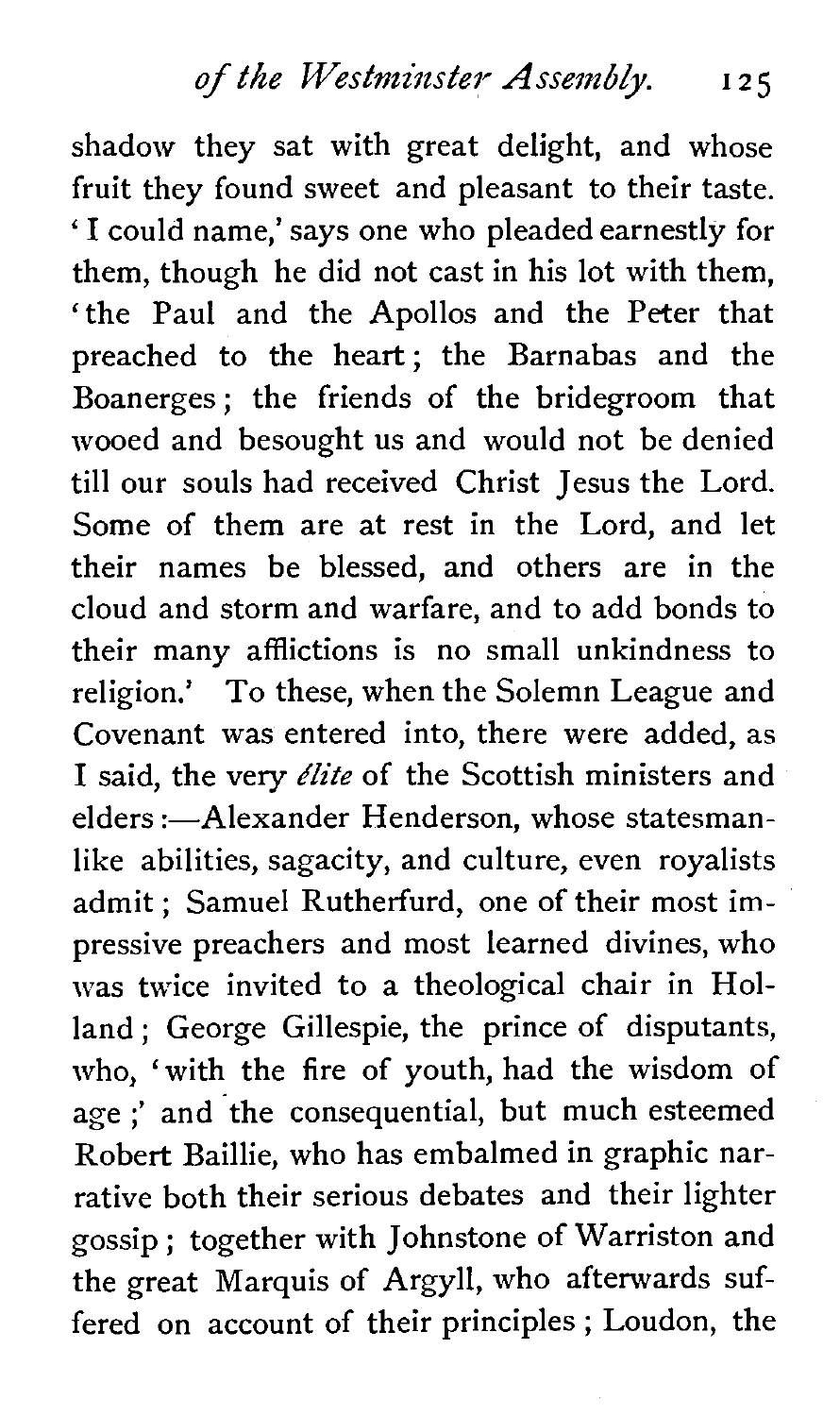## **126** Preparation for and Summoning

Chancellor of the kingdom, and Chancellor of its principal university, the soldierly Meldrum, and the engaging young Lord Maitland, afterwards the confidant both of Sharp and Leighton. Robert Douglas, the silent, sagacious, masterful man, who was joined with them in commission, could not be spared from the duties of leadership at home, but he assisted and cheered them by his letters, maintained good understanding between them and the Church in Scotland, and in their absence came to occupy a place among his brethren almost as unique as that of Calvin among the presbyters of Geneva.

It was then no commonplace Assembly which the Parliament of England had indicted to meet at Westminster on 1st July 1643-no gathering of ignorant or imperfectly educated divines, of narrow-minded fanatics or one-ideaed enthusiasts, but of men fully competent for the work intrusted to them, and worthy of all confidence therein.

It included not a few who had already gained a name and fame for themselves, several who were yet to leave their impress on the age, or on posterity, and many who at least were to commend themselves and their work by holy, consistent, selfdenying, laborious Christian lives. It was meant to be as comprehensive as the accepted theology of the Reformation wouldat all permit, as tolerant as the times would yet bear. If its members had